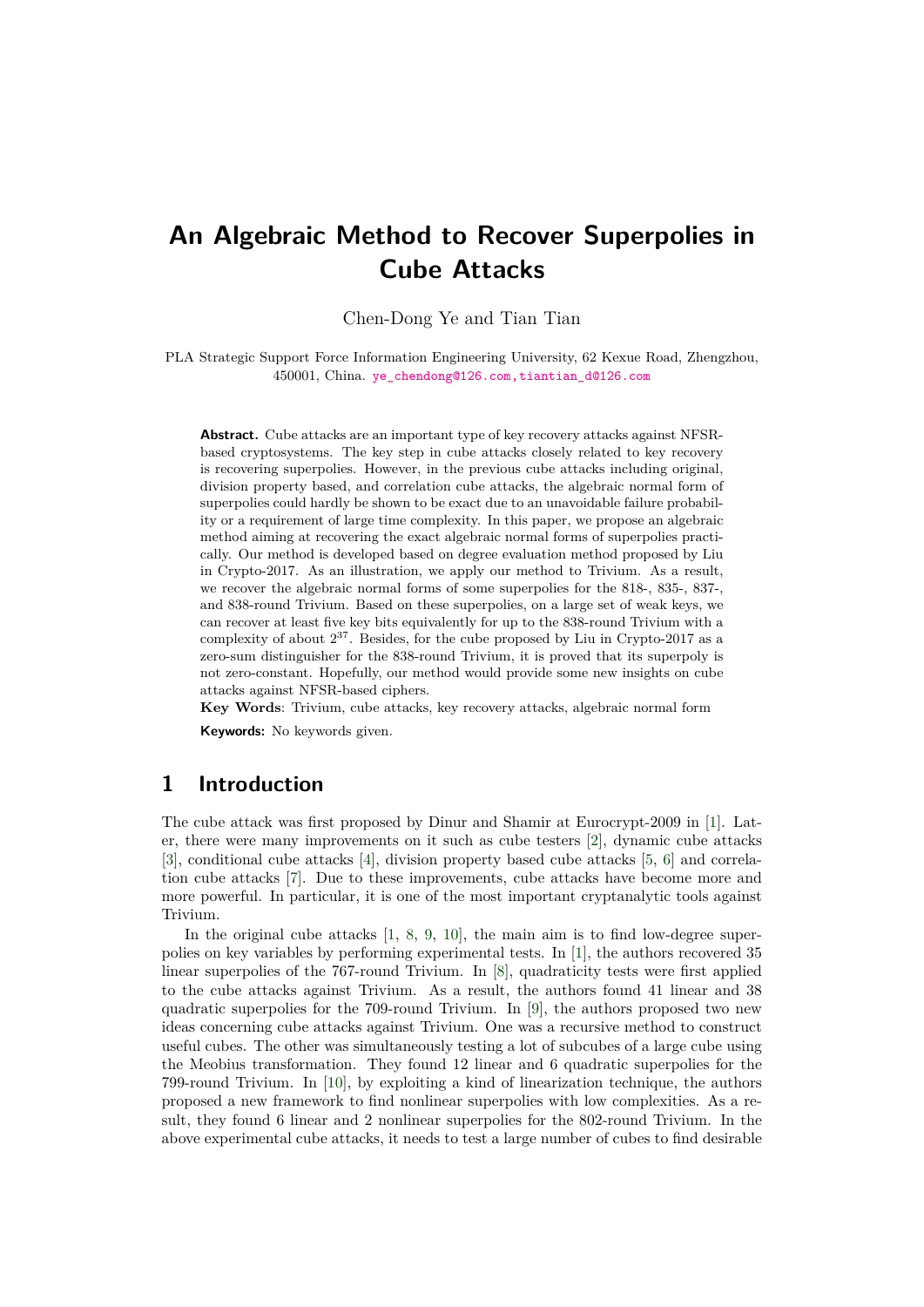ones, while testing cubes of size greater than 35 is time consuming. Hence, the sizes of cubes are typically confined to 40.

In [5], Todo et al. introduced division property to cube attacks. For a cube *I*, by solving the corresponding mixed integer linear programming (MILP) models built according to the propagation rules of division property, they could identify a set of key variables which includes the key variables appearing in the superpoly  $p_I$ . Then, by constructing the truth [ta](#page-20-2)bles of  $p_I$  corresponding to randomly chosen assignments of non-cube variables, they attempted to find a proper one ensuring that  $p_I$  was non-constant. Finally they recovered  $p_I$  by its truth table. Due to division property and the power of MILP solvers, large cubes could be explored. For example, in [5], it was shown that the superpoly of a given 72-dimensional cube was dependent on at most five key variables for the 832 round Trivium. In [6], the authors improved the work in [5] in finding a proper non-cube variables assignment and reducing the complexity of recovering the superpoly. It was shown in [6] that the superpoly of a given 78-dim[en](#page-20-2)sional cube was dependent on at most one key variable for the 839-round Trivium. For division property based cube attacks, the advantage is t[ha](#page-20-3)t large cubes could be explored an[d](#page-20-2) the complexity of recovering superpolies could be estimated theoretically. The implicit disadvantage is that the theory of divisio[n p](#page-20-3)roperty could not ascertain that a superpoly for a cube is non-constant. Hence the key recovery attacks on the 832-round Trivium in [5] and on the 839-round Trivium in [6] are only possible which may be only a distinguisher.

In [11], the authors proposed a method to recover the superpoly of a cube with the help of bit-based division property. According to the results of [11], the superpoly of the cube proposed in [6] to attack the 839-round Trivium [is](#page-20-2) zero-constant. Besides, for the cu[be](#page-20-3) given in [5] to attack the 832-round Trivium, they found an assignment to noncube IV var[iab](#page-20-8)les which ensures the corresponding superpoly is non-constant. However, the complexity of the method proposed in [11] largely depends on th[e n](#page-20-8)umber of key variables appearing in the s[up](#page-20-3)erpoly, and so it is not suitable to recover superpolies which include many key vari[ab](#page-20-2)les. Furthermore, in [11], the authors did not establish new attacks on Trivium variants with more than 832 initialization rounds.

In [7], the authors proposed the co[rrel](#page-20-8)ation cube attacks. For a cube  $C_I$ , the authors first tried to find a set of low-degree pol[yn](#page-20-8)omials *G*, called a basis, such that the superpoly *p<sub>I</sub>* could be factored into  $p_I = \bigoplus_{g \in G} g \cdot f_g$  formally. Then, by exploiting the correlation relations between the low-degree basis *G* and the superpoly *p<sup>I</sup>* , they could obtain a set of proba[bil](#page-20-4)istic equations on the secret key variables since  $f<sub>g</sub>$  is unknown. It was reported in  $[7]$  that five key variables of the 835-round Trivium could be recovered with  $2^{44}$  time complexity,  $2^{45}$  keystream bits, and  $2^{51}$  preprocessing time.

In [12], Fu et al. gave a dedicated attack on the 855-round Trivium which somewhat resembled dynamic cube attacks. Their main idea is finding a simple polynomial *P*<sup>1</sup> such [t](#page-20-4)hat the output bit polynomial *z* could be formally represented as  $z = P_1 P_2 \oplus P_3$  where *P*<sup>2</sup> is complex while *P*<sup>3</sup> is a low-degree polynomial on IV variables compared with *z*. Conse[que](#page-20-9)ntly,  $(P_1 \oplus 1)z = (P_1 \oplus 1)P_3$  will be a low-degree polynomial on IV variables. Then they guessed some secret key expressions involved in *P*1. For a group of right guesses,  $(P_1 \oplus 1)$ *z* will be a low-degree polynomial on IV variables. Otherwise,  $(P_1 \oplus 1)$ *z* is expected to be a high-degree polynomial. They declared that three secret key bits could be recovered for the 855-round Trivium with the online complexity of  $2^{74}$ . A shortage of the attack described in [12] is that no estimation was given on the successful probability for wrong guesses.

However, in [13], the authors pointed out that the attacks in [12] is questionable. More specifically, the attack against 721-Trivium was experimentally verified to fail and some complexity analysis also [ind](#page-20-9)icated that the 855-round attack was questionable.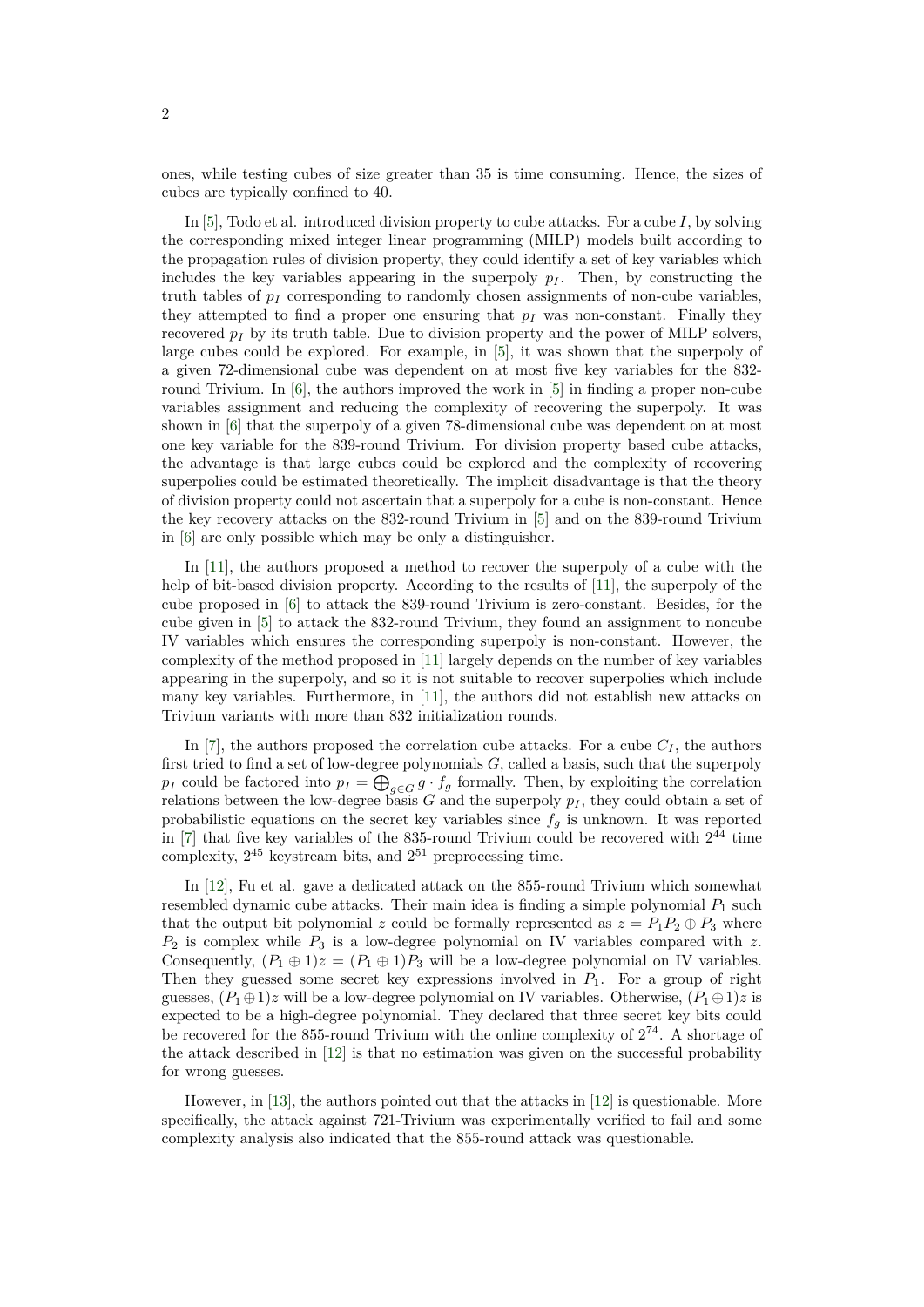## **1.1 Our Contributions.**

In this paper, we propose an algebraic method to recover superpolies in cube attacks, which improves the original cube attacks in recovering the superpolies with proved correctness and overcoming the low-degree restriction.

The basic idea of our attacks is, by making use of internal state bit variables  $s^{(r_1)}$  =  $(s_1^{(r_1)}, s_2^{(r_1)}, \ldots, s_N^{(r_1)}),$  dividing the polynomial representation  $f_r(key, iv)$  of an *r*-round cipher into an  $r_1$ -round polynomial representation  $s^{(r_1)}$  (*key, iv*) and an  $r_2$ -round polynomial representation  $g_{r_2}(s^{(r_1)})$  such that  $f_r = g_{r_2}(s^{(r_1)}(key, iv))$ . Then it is possible for us to compute superpolies algebraically for a class of cubes which are called *useful cubes* in the rest of this paper. The criterion of a useful cube plays a key role in calculating superpolies in practice. In particular, for a useful cube *I*, to compute the superpoly  $Q_{\{s_{i_1}^{(r_1)},s_{i_2}^{(r_1)},...,s_{i_l}^{(r_1)}\}}$  of I in the polynomial  $s_{i_1}^{(r_1)}(\textit{key},\textit{iv})s_{i_2}^{(r_1)}(\textit{key},\textit{iv})\cdots s_{i_l}^{(r_1)}(\textit{key},\textit{iv})$  for a term  $s_{i_1}^{(r_1)} s_{i_2}^{(r_1)} \cdots s_{i_l}^{(r_l)}$  appearing in the algebraic normal form of  $g_{r_2}(s^{(r_1)})$ , it is only necessary to know the *maximum degree terms* in each  $s_{i_j}^{(r_1)}$  (*key, iv*) for  $1 \leq j \leq l$ . Hence a superpoly  $Q_{\{s_{i_1}^{(r_1)},s_{i_2}^{(r_1)},\ldots,s_{i_l}^{(r_1)}\}}$  could be computed in practice and so is the targeted superpoly  $p_I$  in  $f_r(\textit{key}, \textit{iv})$  which is equal to the summation of all possible  $Q_{\{s_{i_1}^{(r_1)}, s_{i_2}^{(r_1)}, \ldots, s_{i_l}^{(r_1)}\}}$ .

As an illustration, we apply our method to the round-reduced Trivium, and we obtain the following results.

- For Trivium variants with 800-832 initialization rounds, we randomly test 10000 cubes of size 33-36, and obtain about 175 useful cubes for each variant in average. This indicates that useful cubes exist widely.
- We recover the superpolies of some useful cubes for the 818-, 835-, 837-, and 838round Trivium. With these recovered superpolies, we could establish the following attacks.
	- For the 818-round Trivium, we could recover at least 10 key bits equivalently on about 2 <sup>70</sup> weak keys;
	- For the 835-round Trivium, we could recover at least 12 key bits equivalently on about  $2^{67}$  weak keys;
	- For the 837-round Trivium, we could obtain 5 deterministic and 2 probabilistic equations on about 2 <sup>72</sup>*.*<sup>20</sup> weak keys;
	- For the 838-round Trivium, we could obtain 5 deterministic and 2 probabilistic equations on about 2 <sup>71</sup>*.*<sup>75</sup> weak keys.

We further compare our attacks with the original cube attacks (OCA), the division property based cube attacks (DPCA), and correlation cube attacks (CCA). First, our attacks can recover the superpoly exactly. Second, we can attack Trivium variants with high rounds using cubes of relative small sizes, i.e., we can reach the 838-round Trivium with cubes of sizes 36-37. Compared with original cube attacks, we can improve more than 30 rounds at the cost of increasing the sizes of cubes slightly. In division property based cube attacks, they need cubes of sizes over 70 to attack Trivium variants with more than 830 initialization rounds. Besides, since it can not ensure that the superpoly of a cube is non-constant in division property based cube attacks, the attacks in [5, 14, 6] may be only distinguishing attacks. In correlation cube attacks, they can attack the 835-round Trivium with cubes of sizes 36-37, but they can not recover the exact superpoly of a cube and the correlation probability is computed experimentally. We summarise these comparisons in Table 1, where the "key size" column lists the size of keys which a[re](#page-20-2) [vul](#page-21-0)[ne](#page-20-3)rable to each attack.

<sup>3</sup>The attacks proposed in [6] against the 833-, 835- and 836-round Trivium may be only distinguishing attacks.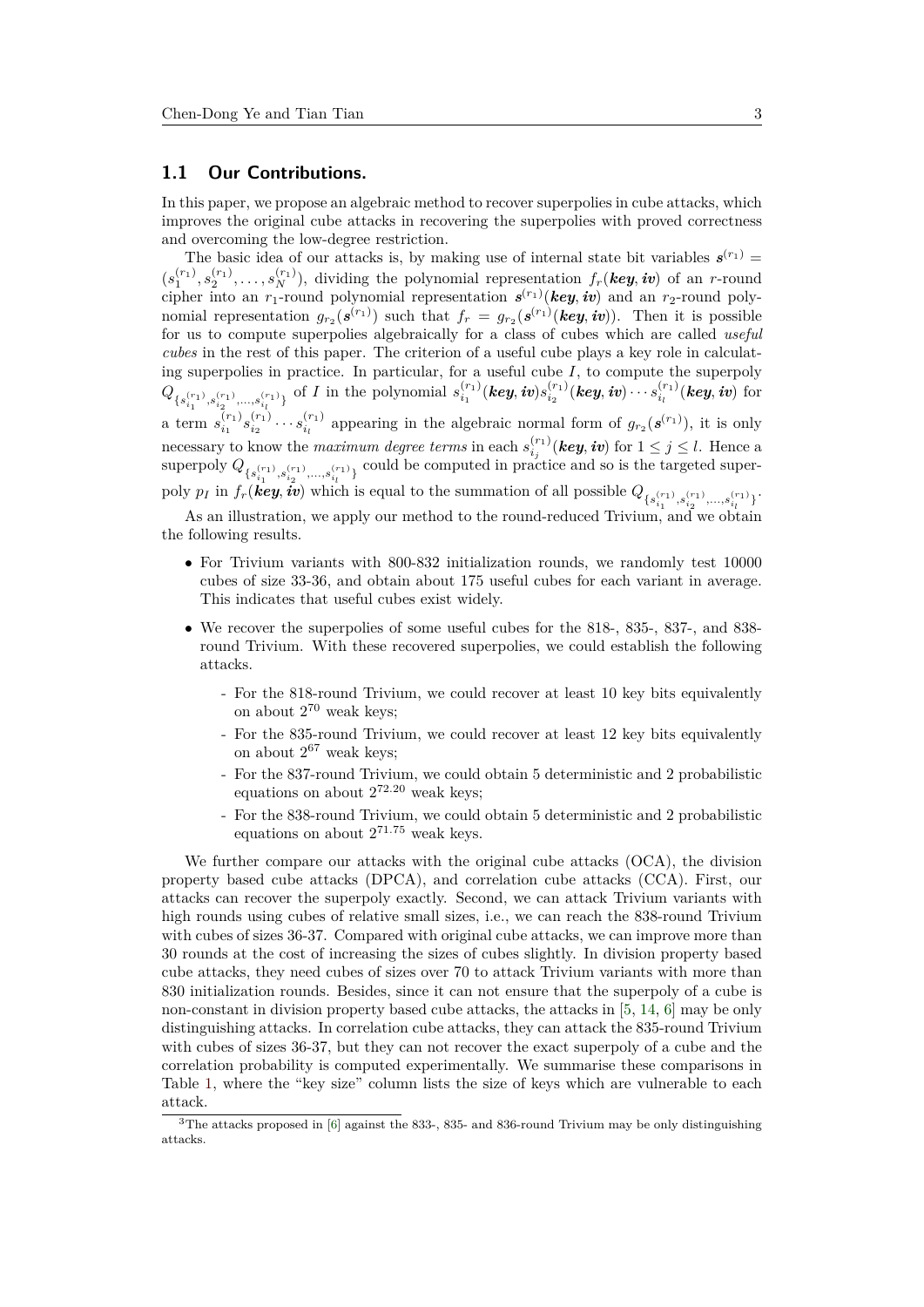| attacks     | rounds/cube size | # of<br>recovered bits | key size    | ref.                         |
|-------------|------------------|------------------------|-------------|------------------------------|
|             | $767/28 - 31$    | 35                     | $2^{80}$    | $[1]$                        |
| <b>OCA</b>  | $709/19-23$      | 79                     | $2^{80}$    | [8]                          |
|             | 799/32-37        | 12                     | $2^{80}$    | [9]                          |
|             | $802/34 - 36$    | 8                      | 280         | 10                           |
|             | 832/72           | 1                      | $2^{80}$    | [5, 14]                      |
|             | 833/73-74        | $\overline{2}$         | 280         |                              |
| <b>DPCA</b> | 835/77           | 1                      | 280         |                              |
|             | 836/78           | 1                      | 280         | $[6]^{3}$                    |
|             | 839/78           | distinguisher          |             |                              |
|             | 805/28           | 7                      | $2^{80}$    |                              |
| CCA         | 835/36-37        | 5                      | 280         | $\left\lceil 7 \right\rceil$ |
|             | 818/33           | 10                     | $2^{72}$    |                              |
| Our         | 835/35           | 12                     | $2^{67}$    |                              |
| Method      | 837/36-37        | 5                      | 272.20      | Sect.4                       |
|             | 838/36-37        | 5                      | $2^{71.75}$ |                              |

**Table 1:** Comparison with previous cube attacks

## **1.2 Organization**

The rest of this paper is organized as follows. In Section 2, we give some necessary introductions on cube attacks, the Numeric Mapping method, and the IV Representation techniques. In Section 3, we show the general idea of our attacks. In Section 4, we apply our attacks to Trivium. Finally, Section 5 concludes this paper.

# **2 Preliminari[es](#page-6-0)**

## **2.1 Boolean Functions and Algebraic Degree.**

A Boolean function on *n* variables is a mapping from  $\mathbb{F}_2^n$  to  $\mathbb{F}_2$ , where  $\mathbb{F}_2$  is the finite field of two elements and  $\mathbb{F}_2^n$  is an *n*-dimensional vector space over  $\mathbb{F}_2$ . A Boolean function *f* can be represented by a polynomial on *n* variables over  $\mathbb{F}_2$ ,

$$
f(x_1, x_2,..., x_n) = \bigoplus_{c=(c_1, c_2,..., c_n) \in \mathbb{F}_2^n} a_c \prod_{i=1}^n x_i^{c_i},
$$

which is called the algebraic normal form (ANF) of *f*. In this paper,  $u = a_c \prod_{i=1}^n x_i^{c_i}$  ( $a_c \neq$ 0) is called a term of f. The algebraic degree of a Boolean function is denoted by  $\deg(f)$ and defined as

$$
\deg(f) = \max\{wt(c)|a_c \neq 0\},\
$$

where  $wt(c)$  is the Hamming Weight of *c*. In this paper, we also care about the algebraic degree of *f* on a subset *I* of  $\{x_1, x_2, \ldots, x_n\}$ , which is denoted by  $\deg_I(f)$  and defined as

$$
\deg_I(f) = \max\{wt_I(c)|a_c \neq 0\},\
$$

where  $wt_I(c) = |\{i|c_i \neq 0 \text{ and } x_i \in I\}|.$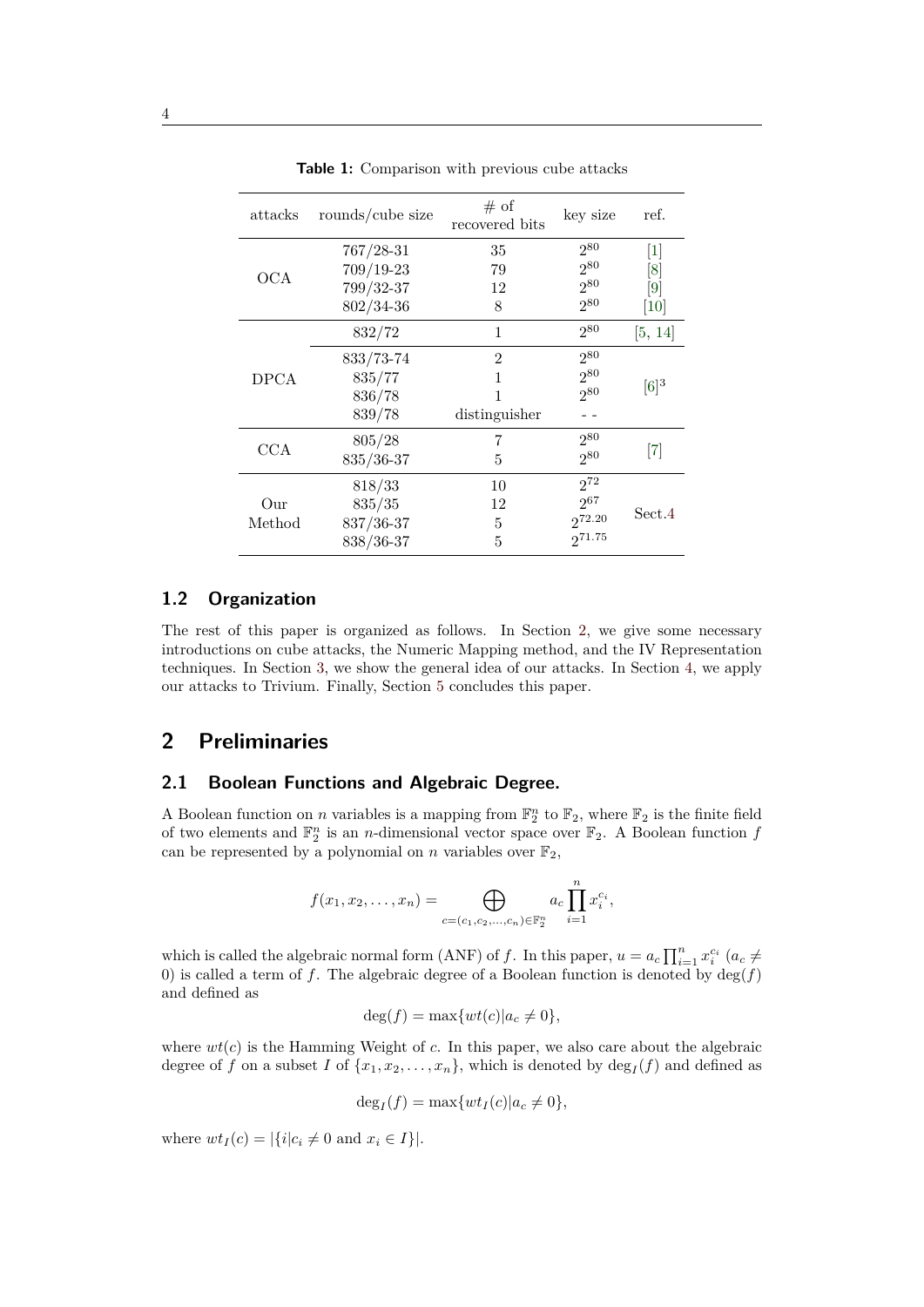#### **Algorithm 1** Pseudo-code of Trivium

```
1: (s_1, s_2, \ldots, s_{93}) ← (k_0, k_1, \ldots, k_{79}, 0, \ldots, 0);2: (s_{94}, s_{95}, \ldots, s_{177}) \leftarrow (v_0, v_1, \ldots, v_{79}, 0, \ldots, 0);3: (s_{178}, s_{179}, \ldots, s_{288}) \leftarrow (0, \ldots, 0, 1, 1, 1);4: for i from 1 to N do
5: if i > 1152 then
6: z_{i-1152} \leftarrow s_{66} \oplus s_{93} \oplus s_{162} \oplus s_{177} \oplus s_{243} \oplus s_{288};
7: end if
8: t_1 \leftarrow s_{66} \oplus s_{91} \cdot s_{92} \oplus s_{93} \oplus s_{171};9: t_2 \leftarrow s_{162} \oplus s_{175} \cdot s_{176} \oplus s_{177} \oplus s_{264};10: t_3 \leftarrow s_{243} \oplus s_{286} \cdot s_{287} \oplus s_{288} \oplus s_{69};11: (s_1, s_2, \ldots, s_{93}) \leftarrow (t_3, s_1, \ldots, s_{92});12: (s_{94}, s_{95}, \ldots, s_{177}) \leftarrow (t_1, s_{94}, \ldots, s_{176});13: (s_{178}, s_{179}, \ldots, s_{288}) \leftarrow (t_2, s_{178}, \ldots, s_{287});14: end for
```
## **2.2 Description of Trivium**

Trivium is a bit oriented synchronous stream cipher designed by Cannière and Preneel, which is one of eSTREAM hardware-oriented portfolio ciphers. It accepts an 80-bit key and an 80-bit initialization vector. For a more detailed and formal description, we refer the reader to [15].

The main building block of Trivium is a 288-bit Galois nonlinear feedback shift register with three registers. In every clock cycle, there are three bits of the internal state updated by quadratic feedback functions and all the other bits of the internal state are updated by shifting. [The](#page-21-1) internal state of Trivium, denoted by (*s*1*, s*2*, . . . , s*288), is initialized by loading an 80-bit secret key and an 80-bit IV into the registers, and setting all the remaining bits to 0 except for the last three bits of the third register. Then, the algorithm would not output any keystream bit until the internal state is updated 1152 rounds, see Algorithm 1 for details.

### **2.3 Superpoly.**

The conce[pt](#page-4-0) of superpoly was first proposed in [1]. Let  $f(x_1, x_2, \ldots, x_m)$  be an *m*-variable polynomial and  $I = \{x_{i_1}, x_{i_2}, \ldots, x_{i_d}\}$  be a subset of  $\{x_1, x_2, \ldots, x_m\}$ . Denote  $t_I =$  $\prod_{j=1}^{d} x_{i_j}$ , the product of variables in *I*. Then it is clear that the following representation

$$
f = f_1 \cdot t_I + f_2
$$

for f is unique, where  $f_1$  does not contain any common variable with  $t_I$  and every term in  $f_2$  is not divisible by  $t_I$ . The polynomial  $f_1$  is called the *superpoly* of  $t_I$  in  $f$ . For the sake of convenience, we denote  $f_1$  by  $\frac{f}{t_I}$  in the following paper.

## **2.4 Cube Attacks.**

The idea of cube attack was first proposed by Dinur and Shamir in [1]. In the cube attack against stream ciphers, an output bit *z* is described as a tweakable polynomial *f* on key variables  $key = (k_0, k_1, \ldots, k_{n-1})$  and public IV variables  $iv = (v_0, v_1, \ldots, v_{m-1})$ , where *n* and *m* are positive integers, i.e.,

$$
z = f(\mathbf{key}, \mathbf{iv}).
$$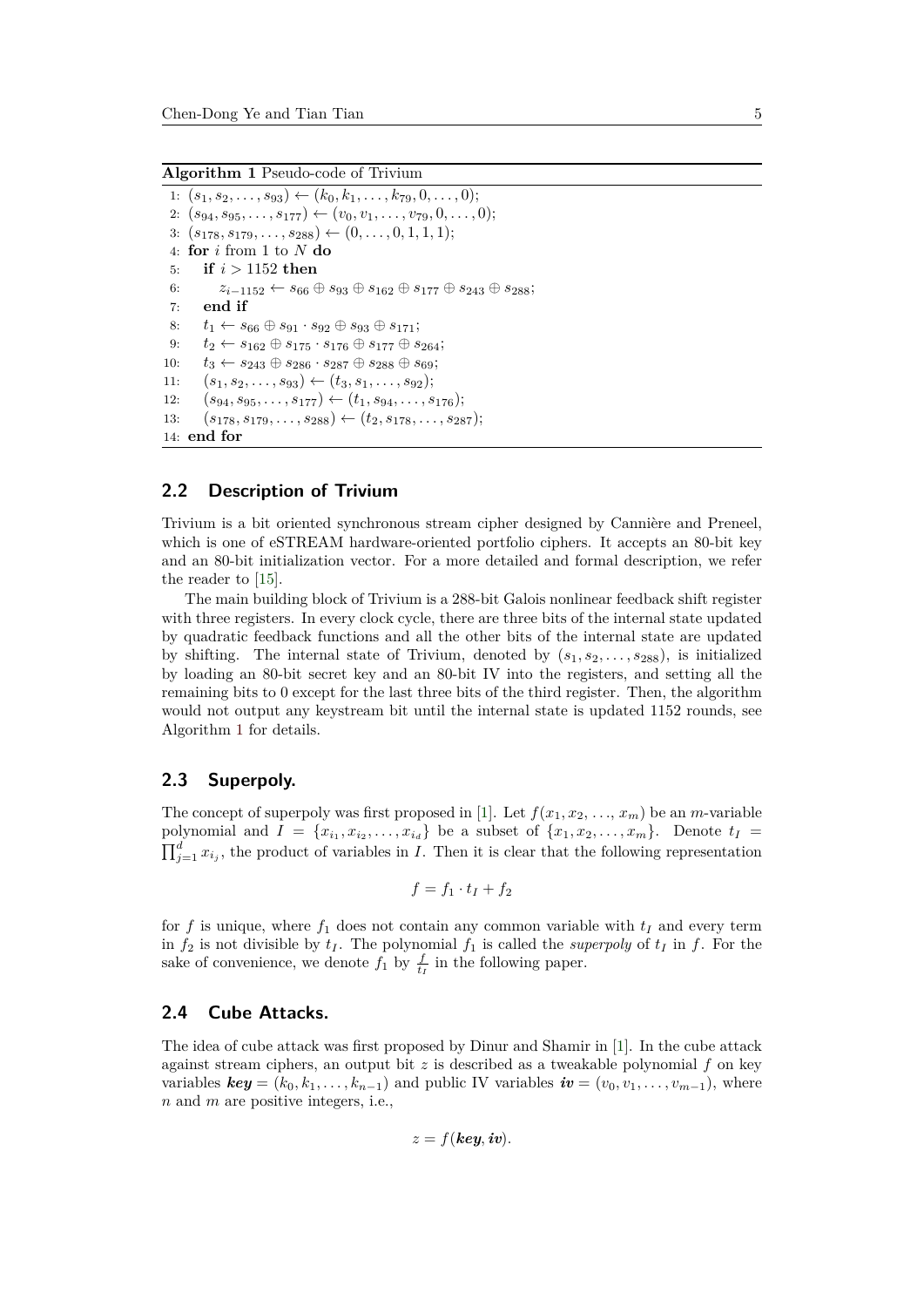6

Let *I* be a subset containing *d* public variables called cube variables, where  $1 \leq d \leq m$ . Without loss of generality, we assume that  $I = \{v_0, v_1, \ldots, v_{d-1}\}$ . Let us denote

<span id="page-5-0"></span>
$$
p_I(\mathbf{key}) = \frac{f}{t_I},\tag{1}
$$

the superpoly of  $t_I$  in  $f$  under the condition that all  $m$  IV variables are set to 0 except the *d* variables in *I*. Let *C<sup>I</sup>* be a set of assignments for IV variables containing 2 *<sup>d</sup> m*-tuples in which the variables in  $I$  are assigned to all the possible combinations of  $0/1$  while all the other IV variables, called non-cube IV variables, are assigned to constants. The set *C<sup>I</sup>* is called a *d*-dimensional cube defined by *I*. In this paper, we set all the non-cube IV variables to 0's and call *I* a cube for simplicity. A key observation in cube attacks is that the summation of *f* over all the  $2^d$  possible vectors in  $C_I$  leads to  $p_I$ , i.e.,

$$
p_I(\mathbf{key}) = \bigoplus_{v \in C_I} f(\mathbf{key}, v).
$$
 (2)

If  $p_I$  (*key*) is not a constant polynomial, then this means that by choosing IVs, one can obtain an equation in key variables. Otherwise, (2) provides a distinguisher on the cipher. Hence an attacker in cube attacks focuses on recovering  $p_I$  (*key*). Because f is treated as a black-box polynomial, in practice  $p_I$  is not algebraically calculated from  $(1)$ . Hence, original cube attacks resort to low-degree polynomial tests with a certain failure probability.

## **2.5 The Numeric Mapping.**

The numeric mapping was firstly introduced by Liu in [16], which was the core technique of the degree evaluation method for NFSR-based cryptosystems in [16]. Let

$$
f(x_1, x_2,..., x_m) = \bigoplus_{c=(c_1, c_2,..., c_m) \in \mathbb{F}_2^m} a_c \prod_{i=1}^m x_i^{c_i}
$$

be an *m*-variable Boolean function. The numeric mapping, denote[d b](#page-21-2)y DEG, is defined as follows

$$
DEG: \mathbb{B}_m \times \mathbb{Z}^m \to \mathbb{Z}
$$

$$
(f, D) \mapsto \max_{a_c \neq 0} \sum_{i=1}^m c_i d_i
$$

*,*

where  $D = (d_1, d_2, \ldots, d_m)$ ,  $\mathbb{B}_m$  is the set of all *m*-variable Boolean functions.

With the numeric mapping, the numeric degree of a composite function can be defined. Assume that  $g_1, g_2, \ldots, g_m$  are *n*-variable Boolean functions and  $h = f(g_1, g_2, \ldots, g_m)$  is a composite function. The numeric degree of h is defined as  $DEG(f, deg(G))$ , where  $G = (g_1, g_2, \ldots, g_m)$  and  $\deg(G) = (\deg(g_1), \deg(g_2), \ldots, \deg(g_m))$ . Furthermore, if we have  $\deg(g_i) \leq d_i$  for  $1 \leq i \leq m$ , then it can be seen that

$$
\deg(h) \le \text{DEG}(f, \deg(G)) \le \text{DEG}(f, D)
$$

where  $D = (d_1, d_2, \ldots, d_m)$ .

Based on the numeric mapping, in [16], Liu proposed an iterative algorithm for giving an upper bound on the algebraic degree of the output bit after *r* rounds for a Trivium-like cipher. In this algorithm, they first initialized the degrees of the initial internal state bits and then iteratively estimated the algebraic degree of the internal state bits at time instance t for  $1 \leq t \leq r$ . Thus, the esti[ma](#page-21-2)ted degree of the output bit could be calculated according to the output function. Moreover, when estimating the algebraic degree of the update bits, the author treated the product of two adjacent internal state bits as a whole and recursively expressed these two bits to obtain a more accurate estimation.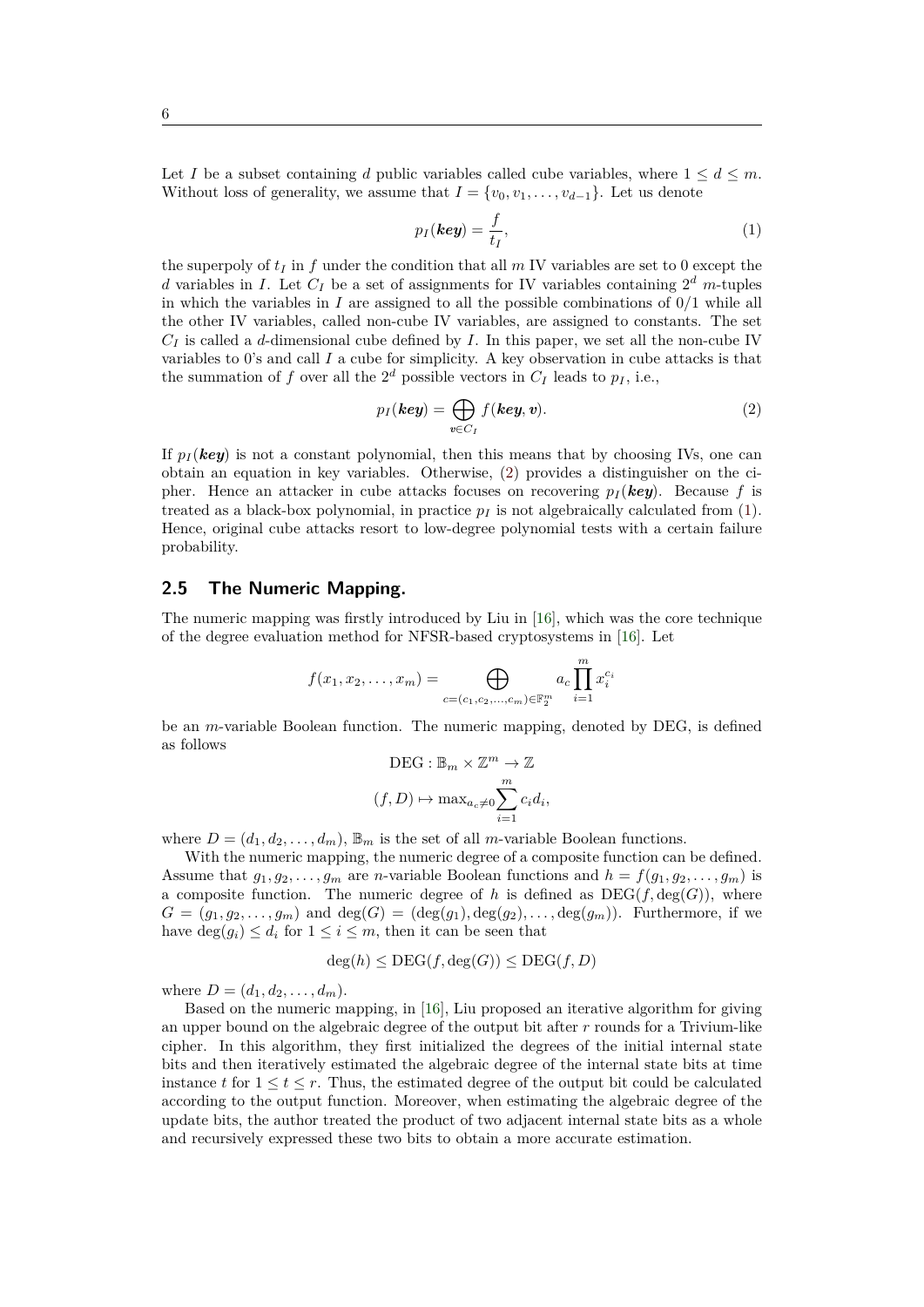## **2.6 The IV Representation.**

The IV representation was first proposed by Fu et al. in [17], which was used to determine the nonexistence of some IV terms in the output bit of Grain-128. For a stream cipher with *m* IV variables, i.e.,  $v_0, v_1, \ldots, v_{m-1}$ , and *n* key variables, i.e.,  $k_0, k_1, \ldots, k_{n-1}$ , an internal state bit (or the output bit) *s* can be seen as a polynomial on key and IV variables, i.e.,

$$
s = f(\textbf{key}, \textbf{iv}) = \bigoplus_{I, J} \prod_{v_i \in I} v_i \prod_{k_j \in J} k_j.
$$

The IV representation of a term  $u = \prod_{v_i \in I} v_i \prod_{k_j \in J} k_j$  is defined as  $u_{IV} = \prod_{v_i \in I} v_i$ . Based on the definition of IV representation of a term, the IV representation of *s* is defined as follows,

$$
s_{IV} = \sum_{I} \prod_{v_i \in I} v_i.
$$

# **3 An Algebraic Method to Recover Superpolies**

<span id="page-6-0"></span>Recall that in an original cube attack, a desirable superpoly is not algebraically computed from (1), since the output bit polynomial is treated as a black-box polynomial. Hence original cube attacks resort to low-degree polynomial tests such as BLR linearity tests with a certain failure probability. Consequently, previously recovered superpolies in original cube attacks are convincing but without proved correctness. In this section, we shall give an alg[eb](#page-5-0)raic method to recover superpolies in cube attacks against an NFSR-based stream cipher.

In Subsection 3.1, we describe the rationality of our idea and the general framework for realizing the idea. Then to make our idea practical, we introduce a new criterion of useful cubes in Subsection 3.2. Consequently, an algorithm is proposed to find useful cubes efficiently in Subsection 3.3. Finally, in Subsection 3.4, for a useful cube, we show how to recover its [sup](#page-6-1)erpoly as well as some auxiliary techniques.

## **3.1 An Overview of O[u](#page-8-0)[r M](#page-10-0)ethod**

<span id="page-6-1"></span>We represent the superpoly of a cube by internal state bits for the target cipher. Let us fix a time instance  $t \geq 0$  which is less than the number of initialization rounds and denote the internal state bits of the target cipher at the time instance *t* by  $\mathbf{s} = (s_1^{(t)}, s_2^{(t)}, \dots, s_N^{(t)}),$ where *N* is the internal state size of the target cipher. Then an output bit *z* of the target cipher also can be described by a polynomial on  $\mathbf{s} = (s_1^{(t)}, s_2^{(t)}, \dots, s_N^{(t)})$ , i.e.,

$$
z = g_t(s_1^{(t)}, s_2^{(t)}, \dots, s_N^{(t)}) = \bigoplus_{c = (c_1, c_2, \dots, c_N) \in \mathbb{F}_2^N} a_c \prod_{i=1}^N (s_i^{(t)})^{c_i},
$$
\n(3)

where  $a_c \in \{0, 1\}$ . Furthermore, note that each internal state bit  $s_i^{(t)}$   $(1 \le i \le N)$  could be represented by a polynomial on key and IV variables, i.e.,

$$
s_i^{(t)} = s_i^{(t)}(key, iv).
$$
 (4)

Taking (4) into (3) yields

$$
z = g_t(s_1^{(t)}(\textit{key}, \textit{iv}), s_2^{(t)}(\textit{key}, \textit{iv}), \dots, s_N^{(t)}(\textit{key}, \textit{iv})).
$$
 (5)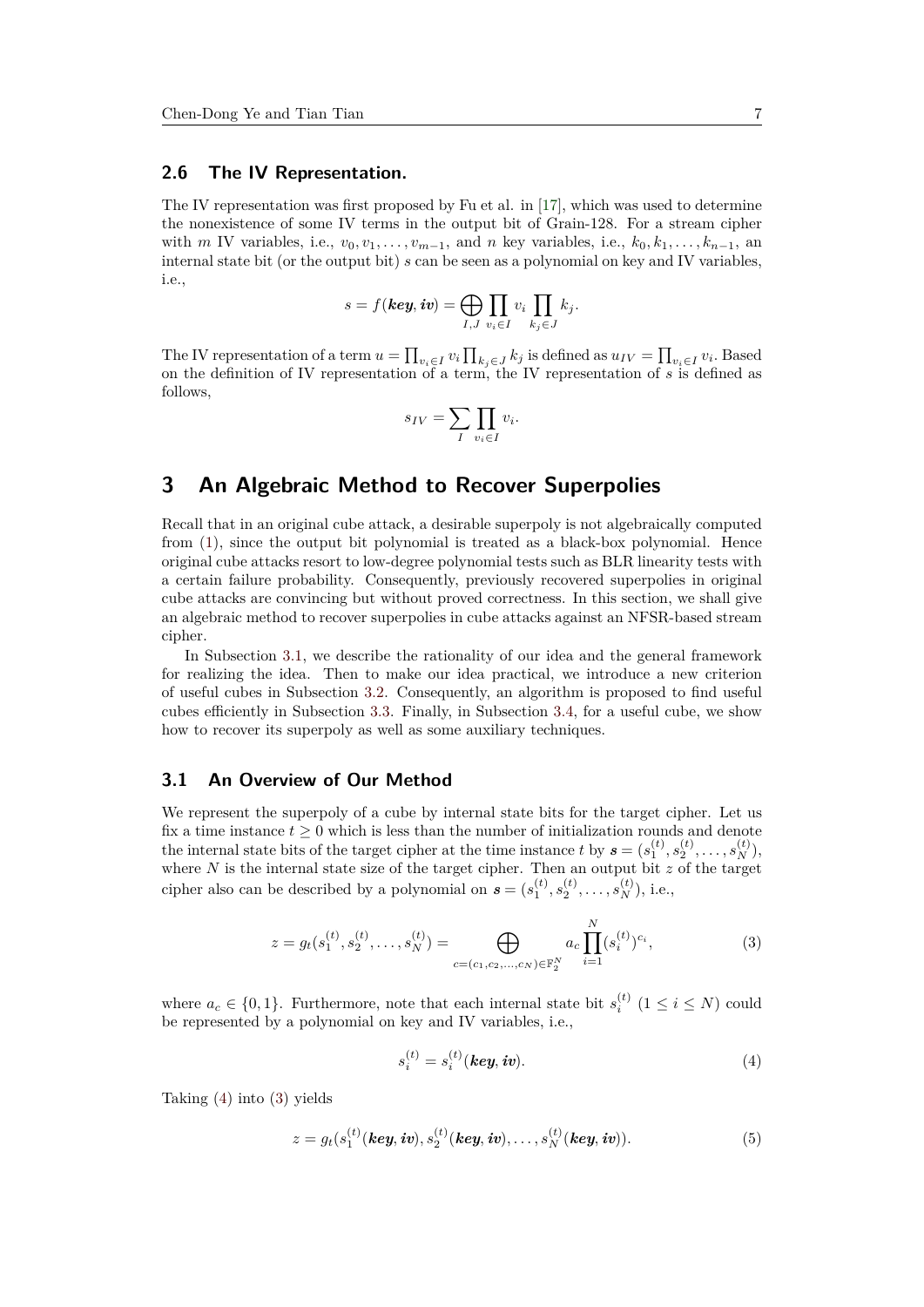Following from (5), the superpoly of *I* in *z* can be computed as

$$
p_{I} = \frac{g_{t}(s_{1}^{(t)}(\text{key}, \text{iv}), s_{2}^{(t)}(\text{key}, \text{iv}), \dots, s_{N}^{(t)}(\text{key}, \text{iv}))}{t_{I}}
$$
\n
$$
= \frac{\bigoplus \limits_{c=(c_{1}, c_{2}, \dots, c_{N}) \in \mathbb{F}_{2}^{N}} a_{c} \prod_{i=1}^{N} (s_{i}^{(t)}(\text{key}, \text{iv}))^{c_{i}}}{t_{I}}
$$
\n
$$
= \bigoplus \limits_{c=(c_{1}, c_{2}, \dots, c_{N}) \in \mathbb{F}_{2}^{N}} \frac{a_{c} \prod_{i=1}^{N} (s_{i}^{(t)}(\text{key}, \text{iv}))^{c_{i}}}{t_{I}}.
$$
\n(6)

For the sake of convenience, we simply denote  $s_i^{(t)}$  (*key*, *iv*) by  $s_i^{(t)}$  in the rest of the paper. Then (6) implies that

$$
p_I = \bigoplus_{\substack{c = (c_1, c_2, \dots, c_N) \in \mathbb{F}_2^N \\ a_c = 1}} \frac{a_c \prod_{i=1}^N (s_i^{(t)})^{c_i}}{t_I}.
$$
 (7)

Note that  $a_c \prod_{i=1}^{N} (s_i^{(t)})^{c_i}$  with  $a_c = 1$  is a term of  $g_t$ . If we denote all terms of  $g_t$  by  $T(g_t)$ , i.e.,

$$
T(g_t) = \{a_c \prod_{i=1}^N (s_i^{(t)})^{c_i} | a_c = 1, c = (c_1, c_2, \dots, c_N) \in \mathbb{F}_2^N\},\
$$

then it follows from (7) that

$$
p_I = \bigoplus_{\substack{s_{i_1}^{(t)} s_{i_2}^{(t)} \cdots s_{i_l}^{(t)} \in T(g_t)}} \frac{s_{i_1}^{(t)} s_{i_2}^{(t)} \cdots s_{i_l}^{(t)}}{t_I}.
$$
\n
$$
(8)
$$

This indicates that if we could compute the superpoly of  $t_I$  in  $s_{i_1}^{(t)} s_{i_2}^{(t)} \cdots s_{i_l}^{(t)}$  for every term  $s_{i_1}^{(t)} s_{i_2}^{(t)} \cdots s_{i_l}^{(t)}$  of  $g_t$ , then their summation is the desirable superpoly  $p_I$  in cube attacks.

In the following paper, we shall recover  $p_I$  based on the equality  $(8)$ . Hence it is clear that the superpolies recovered with our method will be correct with probability 1. In specific, for a given set  $I$  of cube variables and a time instance  $t$ , there are three main steps:

- Step 1. Compute the ANF of  $g_t$ .
- Step 2. For each term  $s_{i_1}^{(t)} s_{i_2}^{(t)} \cdots s_{i_l}^{(t)} \in T(g_t)$ , compute the superpoly

$$
Q_{\{s_{i_1}^{(t)},s_{i_2}^{(t)},...,s_{i_l}^{(t)}\}}=\frac{s_{i_1}^{(t)}s_{i_2}^{(t)}\cdots s_{i_l}^{(t)}}{t_I}.
$$

*•* Step 3. Compute

$$
p_I=\bigoplus_{s_{i_1}^{(t)}s_{i_2}^{(t)}\ldots s_{i_l}^{(t)}\in T(g_t)}Q_{\{s_{i_1}^{(t)},s_{i_2}^{(t)},\ldots, s_{i_l}^{(t)}\}}.
$$

We give some explanations for our method. First, all the non-cube IV variables are set to 0. That is to say,  $s_i^{(t)}$  (*key*, *iv*) is a polynomial on  $n + d$  variables consisting of *n* key variables and *d* cube variables,  $1 \leq i \leq N$ . Second, the choice of the time instance *t* obeys the following two rules: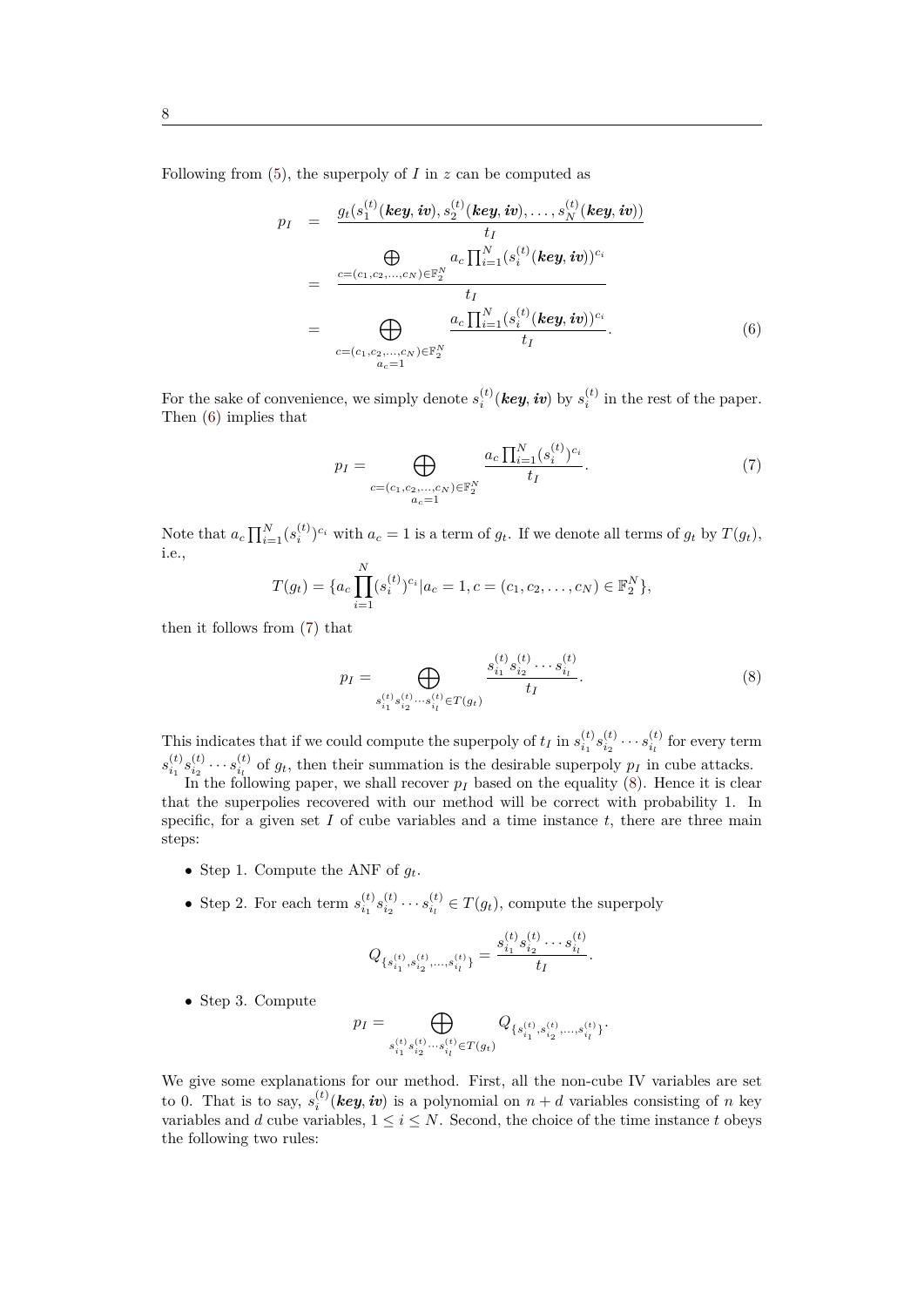- **Rule 1** One can compute the ANF of  $g_t(s_1^{(t)}, s_2^{(t)}, \ldots, s_N^{(t)})$ , where  $s_i^{(t)}$  is treated as a bit variable. As *t decreases*, the ANF of  $g_t(s_1^{(t)}, s_2^{(t)}, \ldots, s_N^{(t)})$  will become more and more complex.
- **Rule 2** For *i* from 1 to *N*, one can compute the ANF of  $s_i^{(t)}$  (key, *iv*). As *t increases*, the ANF of  $s_i^{(t)}$  (*key*, *iv*) will become more and more complex.

Third, we point out that to compute  $Q_{\{s_{i_1}^{(t)}, s_{i_2}^{(t)}, \ldots, s_{i_l}^{(t)}\}}$  is a difficult problem in this framework even when the above two rules are satisfied, since it is difficult to compute the complete ANF of the product  $s_{i_1}^{(t)} s_{i_2}^{(t)} \cdots s_{i_l}^{(t)}$  when treating  $s_{i_j}^{(t)}$  as a polynomial on key and IV variables. To solve this problem, in Subsection 3.2, we give a criterion to choose useful cubes for which we could compute  $Q_{\{s_{i_1}^{(t)}, s_{i_2}^{(t)}, ..., s_{i_l}^{(t)}\}}$  in practice without completely expanding the product  $s_{i_1}^{(t)} s_{i_2}^{(t)} \cdots s_{i_l}^{(t)}$  in its ANF.

## **3.2 A New Criterion of Useful Cubes**

<span id="page-8-0"></span>Let  $Q_{\{s_{i_1}^{(t)}, s_{i_2}^{(t)}, ..., s_{i_l}^{(t)}\}}$  be as in the previous subsection. To compute  $Q_{\{s_{i_1}^{(t)}, s_{i_2}^{(t)}, ..., s_{i_l}^{(t)}\}}$ , we use the following expression

$$
Q_{\{s_{i_1}^{(t)}, s_{i_2}^{(t)}, \dots, s_{i_l}^{(t)}\}} = \bigoplus \frac{t_1 t_2 \cdots t_l}{t_I},
$$
\n(9)

where  $t_j$  runs through  $T(s_{i_j}^{(t)})$  independently for  $1 \leq j \leq l$ . The difficulty of computing (9) lies in that there are too many products, say  $t_1t_2 \cdots t_l$ , need to compute. If  $t_1t_2 \cdots t_l$ is not divisible by  $t_I$ , then we have

$$
\frac{t_1t_2\cdots t_l}{t_I}=0,
$$

which implies that  $t_1t_2 \cdots t_l$  has no contribution to  $Q_{\{s_{i_1}^{(t)}, s_{i_2}^{(t)}, \dots, s_{i_l}^{(t)}\}}$ . Hence an effective  $t_1 t_2 \cdots t_l$  should satisfy that  $t_1 t_2 \cdots t_l$  is divisible by  $t_I$ . To make this point clear we rewrite (9) as

<span id="page-8-1"></span>
$$
Q_{\{s_{i_1}^{(t)}, s_{i_2}^{(t)}, \dots, s_{i_l}^{(t)}\}} = \bigoplus_{t_I \mid t_1 t_2 \dots t_l} \frac{t_1 t_2 \dots t_l}{t_I},\tag{10}
$$

where  $t_j$  runs through  $T(s_{i_j}^{(t)})$  independently for  $1 \leq j \leq l$ . To reduce the number of effective terms or summation in (10) we propose a criterion for useful cubes in this subsection.

To characterize a useful cube, we shall give some definitions first.

**Definition 1.** Let *I* be a set of cube [var](#page-8-1)iables,  $t \geq 0$ , and  $1 \leq i \leq N$ . If a term  $u \in T(s_i^{(t)})$ satisfies  $\deg_I(u) = \deg_I(s_i^{(t)})$ , then *u* is called a maximum degree term of  $s_i^{(t)}$  on *I*.

A maximum degree term of  $s_i^{(t)}$  on *I* is a term whose degree on *I* attains the maximum. It is obvious that a maximum degree term of  $s_i^{(t)}$  is not unique. For example,  $I = \{v_1, v_2, v_3, v_4\}$  and  $s_i^{(t)} = v_1v_2k_1 \oplus v_2v_3k_1k_2 \oplus v_4k_3$ . Then  $v_1v_2k_1$  and  $v_2v_3k_1k_2$  are maximum degree terms of  $s_i^{(t)}$  whose degrees on *I* are 2.

**Definition 2.** Let *I* be a set of cube variables and  $t \geq 0$ . For a term  $u = \prod_{j=1}^{l} s_{i_j}^{(t)}$ , if

$$
\sum_{j=1}^{l} \deg_{I}(s_{i_j}^{(t)}) = |I|,
$$

then *u* is called a tight term for *I*.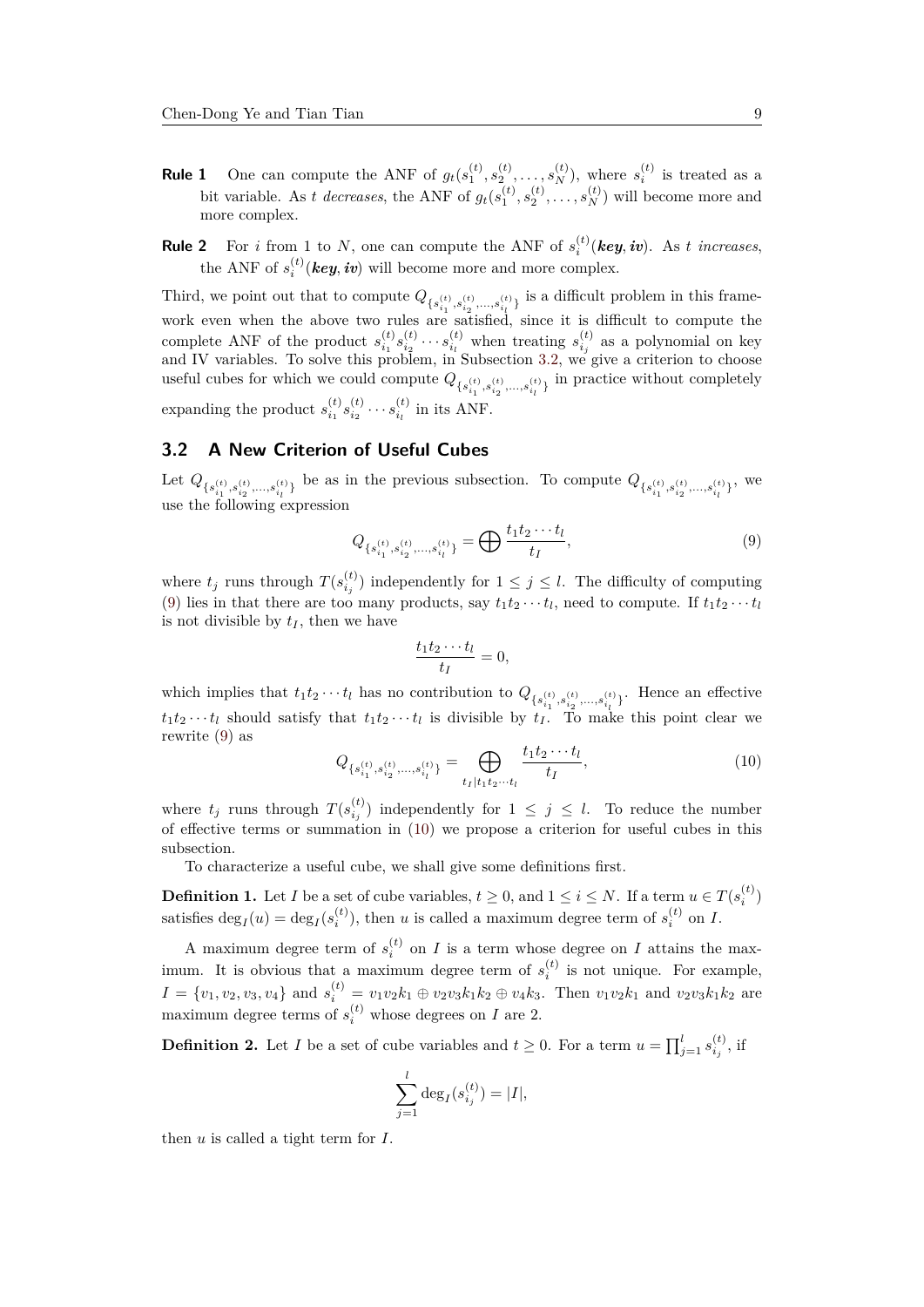The following property gives a relationship between tight terms and maximum degree terms concerning the right hand side of (10).

**Property 1.** Let *I* be a set of cube variables and  $u = s_{i_1}^{(t)} s_{i_2}^{(t)} \cdots s_{i_l}^{(t)}$  be a tight term for *I*. If  $t_1t_2\cdots t_l$  is divisible by  $t_I$  where  $t_j \in T(s_{i_j}^{(t)})$  for  $1 \leq j \leq l$ , then  $t_j$  is a maximum degree term of  $s_{i_j}^{(t)}$  on *I*.

<span id="page-9-0"></span>Let  $s_{i_1}^{(t)} s_{i_2}^{(t)} \cdots s_{i_l}^{(t)}$  be a tight term for *I*. Due to Property 1, when computing  $\frac{s_{i_1}^{(t)} s_{i_2}^{(t)} \cdots s_{i_l}^{(t)}}{t_I}$ we only need to consider maximum degree terms of  $s_{i_j}^{(t)}$  on *I*. Moreover, maximum degree terms are usually a very small part of  $s_{i_j}^{(t)}$ . Thus, in this case the computation of  $\frac{s_{i_1}^{(t)} s_{i_2}^{(t)} \cdots s_{i_l}^{(t)}}{t_I}$  could be simplified greatly.

**Example 1.** Let  $I = \{v_0, v_1, v_2, v_3\}, s_1 = v_0v_1k_0 \oplus v_2 \oplus v_3, s_2 = v_2v_3k_5 \oplus v_0 \oplus v_2,$  $s_3 = v_2 \oplus v_3$ ,  $u_1 = s_1 s_2$ , and  $u_2 = s_2 s_3$ . Then it can be seen that  $u_1$  is a tight term for *I*. However,  $u_2$  is not a tight term for *I*. The sets of maximum degree terms of  $s_1$  and  $s_2$ are  $\{v_0v_1k_0\}$  and  $\{v_2v_3k_5\}$ , respectively. According to Property 1, we have

$$
\frac{u_1}{t_I} = k_0 k_5,
$$

which could be computed only using the maximum degree term[s o](#page-9-0)f  $s_1$  and  $s_2$ .

Based on the concept of tight terms, we propose a new criterion of useful cubes.

**Criterion 1.** Let I be a set of cube variables and  $z = g_t(s_1^{(t)}, s_2^{(t)}, \ldots, s_N^{(t)})$ . If every term  $u = s_{i_1}^{(t)} s_{i_2}^{(t)} \cdots s_{i_l}^{(t)} \in T(g_t)$  satisfies

$$
\sum_{j=1}^{l} \deg_{I}(s_{i_j}^{(t)}) \le |I|,\tag{11}
$$

<span id="page-9-1"></span>*then I is called a useful cube.*

In Criterion 1, if  $\sum_{j=1}^{l} \deg_I(s_{i_j}^{(t)}) = |I|$ , then  $s_{i_1}^{(t)} s_{i_2}^{(t)} \cdots s_{i_l}^{(t)}$  is a tight term of  $g_t$  for  $I$ ; otherwise we have *l*

$$
\sum_{j=1}^{l} \deg_I(s_{i_j}^{(t)}) < |I|
$$

which implies that  $s_{i_1}^{(t)} s_{i_2}^{(t)} \cdots s_{i_l}^{(t)}$  is not divisible by  $t_I$ , and so

$$
\frac{s_{i_1}^{(t)} s_{i_2}^{(t)} \cdots s_{i_l}^{(t)}}{t_I} = 0.
$$

Therefore, this criterion implies that every term *u* of  $g_t$  is either a tight term or  $\frac{u}{t_I} = 0$ . Accordingly for a useful cube *I*, we simply have

<span id="page-9-2"></span>
$$
p_I = \bigoplus_{\substack{s_{i_1}^{(t)} s_{i_2}^{(t)} \cdots s_{i_l}^{(t)} \\ \text{is a tight term of } g_t}} Q_{\{s_{i_1}^{(t)}, s_{i_2}^{(t)} \cdots s_{i_l}^{(t)}\}}
$$
\n
$$
= \bigoplus_{\substack{s_{i_1}^{(t)} s_{i_2}^{(t)} \cdots s_{i_l}^{(t)} \\ \text{is a tight term of } g_t}} \left( \bigoplus_{\substack{t_j \text{ is a maximum} \\ \text{degree term of } s_{i_j}^{(t)}}} \frac{t_1 t_2 \cdots t_l}{t_I} \right). \tag{12}
$$

It can be seen that the computation of *p<sup>I</sup>* is relatively easier for a useful cube *I*. In the next subsection, we will show how to pick up useful cubes.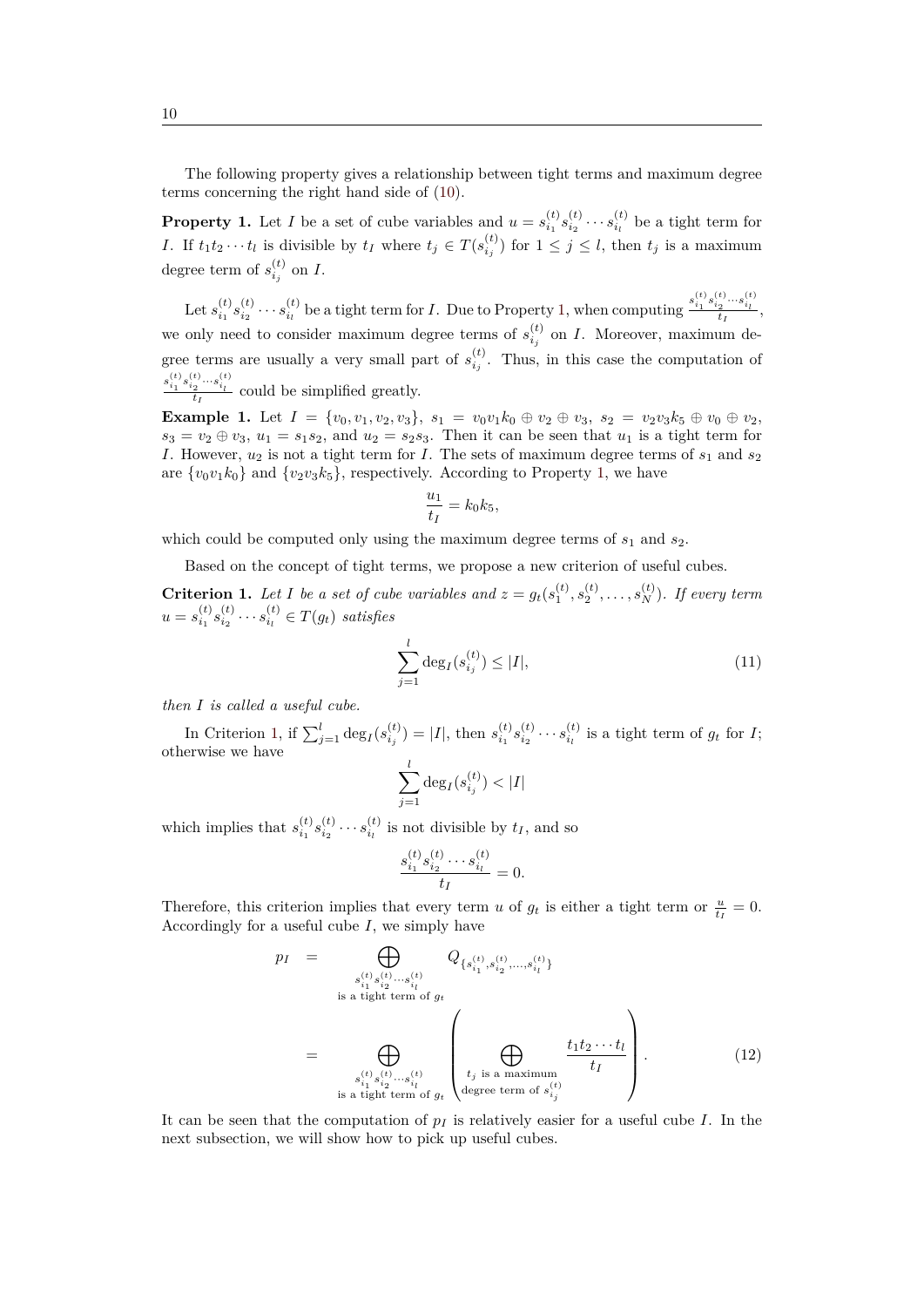**Algorithm 2** Finding Useful Cubes with Degree Evaluation

<span id="page-10-1"></span>**Require:** the chosen cube variables *I*, the chosen time instance *t* 1: Express the output bit *z* as  $z = g_t(s^{(t)})$ ; 2: Iteratively calculate  $\text{DEG}_I(s_i^{(t)})$  for  $i \in \{1, 2, ..., N\}$ ; 3: **for** each term  $u = s_{i_1}^{(t)} s_{i_2}^{(t)} \cdots s_{i_l}^{(t)}$  of  $g_t$  do 4: Set  $\text{DEG}_I(u) = \sum_{j=1}^l \text{DEG}_I(s_{i_j}^{(t)})$ ; 5: **if**  $\text{DEG}_I(u) > |I|$  then 6: **return** useless; 7: **end if** 8: **end for** 9: **return** useful;

## **3.3 An Algorithm to Find Useful Cubes**

<span id="page-10-0"></span>In this subsection, we discuss how to find useful cubes efficiently. According to Rule 1, we assume that  $g_t$  is known, and so  $T(g_t)$  is known. It can be seen from Criterion 1 that to judge whether *I* is useful we need to calculate

$$
\sum_{j=1}^l \deg_I(s_{i_j}^{(t)})
$$

for every term  $s_{i_1}^{(t)} s_{i_2}^{(t)} \cdots s_{i_l}^{(t)}$  in  $T(g_t)$ . This is in essence a degree evaluation problem. On one hand, to quickly judge whether a cube is useful, we need an efficient degree evaluation algorithm. On the other hand, to accurately identify a useful cube, we need an accurate degree evaluation algorithm since a useful cube may be missed if the estimated degrees are far from real degrees. Considering these issues, we choose to use the idea of numeric mapping proposed in [16]. Details are given in Algorithm 2. As for the definition and methodology of numeric mapping and numeric degree please refer to [16] and Section 2.

The general idea of Algorithm 2 is first computing the numeric degree of  $s_i^{(t)}$  on *I* for  $1 \leq i \leq N$  denoted by  $\text{DEG}_I(s_i^{(t)})$  and then computing the numeric degree for each term  $s_{i_1}^{(t)} s_{i_2}^{(t)} \cdots s_{i_l}^{(t)} \in T(g_t)$  [by](#page-21-2)

$$
\mathrm{DEG}_{I}(s_{i_1}^{(t)}s_{i_2}^{(t)}\cdots s_{i_l}^{(t)})=\sum_{j=1}^l \mathrm{DEG}_{I}(s_{i_j}^{(t)}).
$$

If

$$
\mathrm{DEG}_{I}(s_{i_1}^{(t)}s_{i_2}^{(t)}\cdots s_{i_l}^{(t)})\leq |I|
$$

holds for every term  $s_{i_1}^{(t)} s_{i_2}^{(t)} \cdots s_{i_l}^{(t)} \in T(g_t)$ , then we regard *I* as a useful cube in Algorithm 2. Since the algebraic degree of  $s_i^{(t)}$  is always less than or equal to the numeric degree of  $s_i^{(t)}$ , i.e.,  $\deg_I(s_i^{(t)}) \leq \text{DEC}_I(s_i^{(t)})$ , it follows that a cube outputted by Algorithm 2 satisfies Criterion 1.

## **[3](#page-10-1).4 Recover the Exact Superpoly of a Useful Cube**

After finding a us[efu](#page-9-1)l cube *I*, we can recover the corresponding superpoly  $p_I$  by (12). The critical part of this phase is calculating the superpoly of  $t_I$  in each tight term for *I*. We present the details in Algorithms 3 and 4.

<span id="page-10-2"></span>Let  $u = s_{i_1}^{(t)} s_{i_2}^{(t)} \cdots s_{i_l}^{(t)}$  be a tight term for *I*. In Algorithm 3, the procedure **RecoverCoefficien[t](#page-9-2)** is called to compute  $Q_{\{s_{i_1}^{(t)}, s_{i_2}^{(t)}, ..., s_{i_l}^{(t)}\}}$ . Following from (12),  $Q_{\{s_{i_1}^{(t)}, s_{i_2}^{(t)}, ..., s_{i_l}^{(t)}\}}$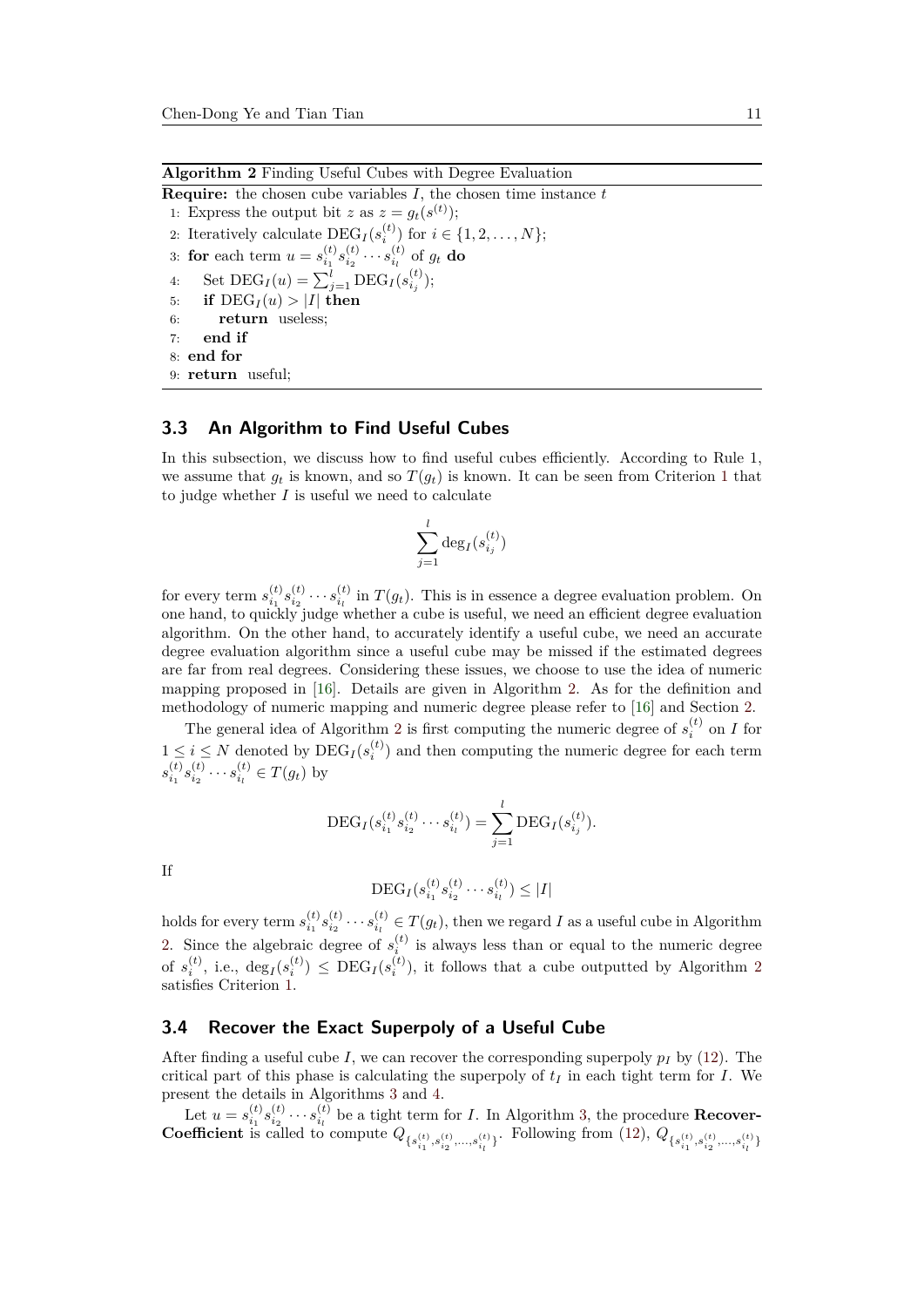is the summation of

$$
\frac{t_1t_2\cdots t_l}{t_I},
$$

where  $t_1 t_2 \cdots t_l$  is divisible by  $t_I$  and  $t_j$  is a maximum degree term of  $s_{i_j}^{(t)}$  for  $j \in$  $\{1, 2, \ldots, l\}$ . Hence, we need to find all such products of maximum degree terms of  $s_{i_1}^{(t)}, s_{i_2}^{(t)}, \ldots, s_{i_l}^{(t)}$  to obtain  $Q_{\{s_{i_1}^{(t)}, s_{i_2}^{(t)}, \ldots, s_{i_l}^{(t)}\}}$ . In **RecoverCoefficient**, it can be done in the following three steps.

**Collect and Preprocess the Maximum Degree Terms.** The first step is to collect and preprocess the maximum degree terms of  $s_{i_j}^{(t)}$  for  $j \in \{1, 2, \ldots, l\}$ . Assume that the maximum degree terms of  $s_{i_j}^{(t)}$  are stored in  $MDT[j]$ , where  $MDT$  is a list of sets and *MDT*[*j*] represents the *j*-th set in *MDT*.

Our goal is to find all the combinations

$$
(t_1, t_2, \ldots, t_l) \in MDT[1] \times MDT[2] \times \cdots \times MDT[l]
$$

such that  $\prod_{j=1}^{l} t_j$  is divisible by  $t_I$ . Let  $t'_j$  be the IV representation of  $t_j$  for  $1 \leq j \leq l$ . Then, if  $\prod_{j=1}^{l} t_j$  is divisible by  $t_I$ , then  $\prod_{j=1}^{l} t'_j = t_I$  (the IV variables except cube variables are set to 0). Therefore, we apply the *Reduce* operation to  $MDT[j]$  for  $1 \leq j \leq l$ . In the *Reduce* operation, we first do IV representation for each term in  $MDT[j]$ , and so we could obtain a multi-set  $VMDT[j] = \{u_{IV} | u \in MDT[j]\}$ , where  $u_{IV}$  is the IV representation of *u*. Then, we could obtain a set *RMDT*[*j*] from *V MDT*[*j*], where only one of the repeated terms in  $VMDT[j]$  are kept. For simplicity,  $RMDT[j]$  is called a set of reduced maximum degree terms in the rest of this paper.

In this paper, a combination

$$
(t_{j_1}^1, t_{j_2}^2, \dots, t_{j_l}^l) \in \text{RMDT}[1] \times \text{RMDT}[2] \times \dots \times \text{RMDT}[l]
$$

satisfying  $\prod_{i=1}^{l} t_{j_i}^{i} = t_I$  is called a valid combination. It can be seen that, by finding all the valid combinations, we could deduce all the combinations

$$
(t_1, t_2, \ldots, t_l) \in MDT[1] \times MDT[2] \times \cdots \times MDT[l]
$$

such that  $\prod_{i=1}^{l} t_i$  is divisible by  $t_I$ . Note that  $\prod_{i=1}^{l} |RMDT[i]|$  would be much smaller than  $\prod_{i=1}^{l} |MDT[i]|$ , since  $MDT[i]$  ( $1 \leq i \leq l$ ) may have many terms whose results of IV representation are the same. Thus, the complexity could be reduced dramatically.

Find All the Valid Combinations. Accordingly, the second step is to find all the valid combinations. Although  $\prod_{i=1}^{l} |RMDT[i]|$  would be much smaller than  $\prod_{i=1}^{l} |MDT[i]|$ , it may still be very large. Hence, we would not check each combination  $(t_{j_1}^1, t_{j_2}^2, \ldots, t_{j_l}^l)$ directly, where  $t_{j_i}^i \in \text{RMDT}[i]$  for  $1 \leq i \leq l$ . Instead, we pick up elements from  $\text{RMDT}$ gradually to form a full combination. Moreover, we propose the following two strategies to throw away some invalid combinations in advance. To illustrate these two strategies, assume that we have picked up the first *d* elements of a combination, i.e.,  $t_{j_1}^1, t_{j_2}^2, \ldots, t_{j_d}^d$ .

**Strategy 1.** If  $\deg_I(t_{j_1}^1 \cdots t_{j_d}^d) < \deg_I(t_{j_1}^1) + \cdots + \deg_I(t_{j_d}^d)$ , then we would throw away all the combinations whose first *d* components are  $t_{j_1}^1, t_{j_2}^2, \ldots, t_{j_d}^d$ .

Let  $(t_{j_1}^1, t_{j_2}^2, \ldots, t_{j_d}^d, t_{j_{d+1}}^{d+1}, \ldots, t_{j_l}^l)$  be a combination such that the condition in Strategy 1 is satisfied. Then,

$$
\begin{array}{rcl} \deg_I(t^1_{j_1}\cdots t^l_{j_l}) & \leq & \deg_I(t^1_{j_1}\cdots t^d_{j_d}) + \deg_I(t^{d+1}_{j_{d+1}}\cdots t^l_{j_l}) \\ & < & \sum_{i=1}^d \deg_I(t^i_{j_i}) + \deg_I(t^{d+1}_{j_{d+1}}\cdots t^l_{j_l}) \\ & \leq & \sum_{i=1}^l \deg_I(t^i_{j_i}) = |I|. \end{array}
$$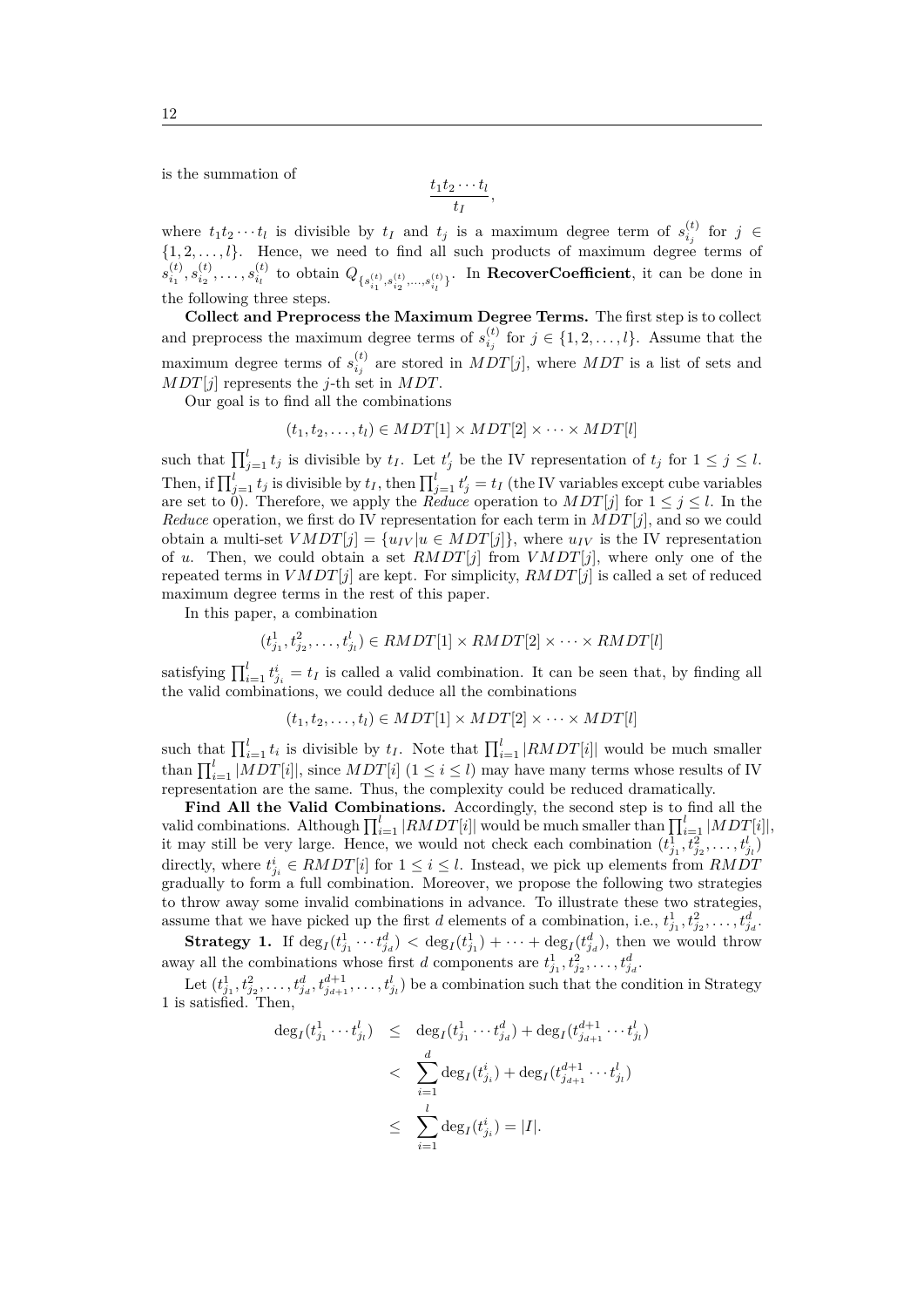Namely,  $\deg_I(t_{j_1}^1 t_{j_2}^2 \cdots t_{j_l}^l) < |I|$ . Hence, combinations satisfying the condition in Strategy 1 are not valid ones and should be thrown away.

**Strategy 2.** For some  $d + 1 \leq w \leq l$ , if each term  $t_w \in \text{RMDT}[w]$  satisfies that  $\deg_I(t_w \cdot t_{j_1}^1 t_{j_2}^2 \cdots t_{j_d}^d) < \deg_I(t_w) + \deg_I(t_{j_1}^1 t_{j_2}^2 \cdots t_{j_d}^d)$ , then we would throw away all the combinations whose first *d* components are  $t_{j_1}^1, t_{j_2}^2, \ldots, t_{j_d}^d$ .

Let  $(t_{j_1}^1, t_{j_2}^2, \ldots, t_{j_d}^d, t_{j_{d+1}}^{d+1}, \ldots, t_{j_l}^l)$  be a combination such that the condition in Strategy 2 is satisfied. Without loss of generality, we assume that  $w = d + 1$ . Then,

$$
\begin{array}{rcl} \deg_I(t^1_{j_1}\cdots t^l_{j_l}) & \leq & \deg_I(t^1_{j_1}\cdots t^{d+1}_{j_{d+1}}) + \deg_I(t^{d+2}_{j_{d+2}}\cdots t^l_{j_l}) \\ & < & \deg_I(t^1_{j_1}\cdots t^d_{j_d}) + \deg_I(t^{d+1}_{j_{d+1}}) \\ & & + \deg_I(t^{d+2}_{j_{d+2}}\cdots t^l_{j_l}) \\ & \leq & \displaystyle \sum_{i=1}^l \deg_I(t^i_{j_i}) = |I|. \end{array}
$$

Namely,  $\deg_I(t_{j_1}^1 t_{j_2}^2 \cdots t_{j_l}^l) < |I|$ . Hence, combinations satisfying the condition in Strategy 2 are not valid ones and should be thrown away.

If the chosen first *d* components do not satisfy the condition in Strategy 1 nor the condition in Strategy 2, then we would pick up the  $(d+1)$ -th component from  $RMDT[d+$ 1]. Note that, Strategies 1 and 2 can be applied again to judge whether the combinations which contain the chosen first  $d+1$  components should be thrown away. Namely, Strategies 1 and 2 can be used again and again until a full combination is formed. Benefited from these two strategies, we can throw away many combinations in advance and the phase of finding all the valid combinations can be accelerated dramatically.

**Recover the Superpoly of** *I* **in a Tight Term** *u***.** The final step is to recover the superpoly of *I* in *u* according to all the valid combinations. Let  $(t_{j_1}^1, t_{j_2}^2, \ldots, t_{j_l}^l)$ be a valid combination. Since the terms in *RMDT*[*i*] are reduced from *MDT*[*i*], the combination  $(t_{j_1}^1, t_{j_2}^2, \ldots, t_{j_l}^l)$  may correspond to several combinations  $(t_1, t_2, \ldots, t_l)$  such that  $\prod_{j=1}^{l} t_j$  is divisible by  $t_I$ , where  $t_j \in MDT[j]$  for  $1 \leq j \leq l$ . All the combinations which  $(t_{j_1}^1, t_{j_2}^2, \ldots, t_{j_l}^l)$  corresponds to can be covered by a vector  $(\lambda_{j_1}^1, \lambda_{j_2}^2, \ldots, \lambda_{j_l}^l)$ , where

$$
\lambda_{j_w}^w=\frac{s_{i_w}^{(t)}}{t_{j_w}^w}
$$

for  $w \in \{1, 2, \ldots, l\}$ . In this paper,  $(\lambda_{j_1}^1, \lambda_{j_2}^2, \ldots, \lambda_{j_l}^l)$  is called the superpoly vector of  $(t_{j_1}^1, t_{j_2}^2, \ldots, t_{j_l}^l)$ . Then, the contribution of the valid combination  $(t_{j_1}^1, t_{j_2}^2, \ldots, t_{j_l}^l)$  to the superpoly of *I* in *u* is  $\prod_{w=1}^{l} \lambda_{j_w}^w$ . Thus,

$$
Q_{\{s_{i_1}^{(t)},s_{i_2}^{(t)},...,s_{i_l}^{(t)}\}}=\bigoplus_{(t_{j_1}^1,t_{j_2}^2,...,t_{j_l}^l)\text{is valid}}\prod_{w=1}^l\lambda_{j_w}^w.
$$

As an illustration of Algorithms 3 and 4, we provide the following example.

**Example 2.** Let  $I = \{v_0, v_1, v_2, v_3, v_4, v_5, v_6, v_7, v_8, v_9\}$  be a set of cube variables. Assume that  $u = s_1 s_4 s_6 s_8$ , where

 $s_1 = v_4v_5k_2k_3 \oplus v_4v_5k_4 \oplus v_4v_5k_5 \oplus v_2v_3 \oplus v_5v_6 \oplus k_3$  $s_1 = v_4v_5k_2k_3 \oplus v_4v_5k_4 \oplus v_4v_5k_5 \oplus v_2v_3 \oplus v_5v_6 \oplus k_3$  $s_1 = v_4v_5k_2k_3 \oplus v_4v_5k_4 \oplus v_4v_5k_5 \oplus v_2v_3 \oplus v_5v_6 \oplus k_3$ 

$$
s_4 = v_0v_1v_2v_3k_0 \oplus v_0v_1v_2v_3k_1 \oplus v_0v_1v_3v_4k_0 \oplus v_0v_1v_4v_6k_2 \oplus v_1v_2v_3k_2 \oplus v_1v_2v_3k_4 \oplus v_2v_3 \oplus v_4k_0 \oplus v_5k_1,
$$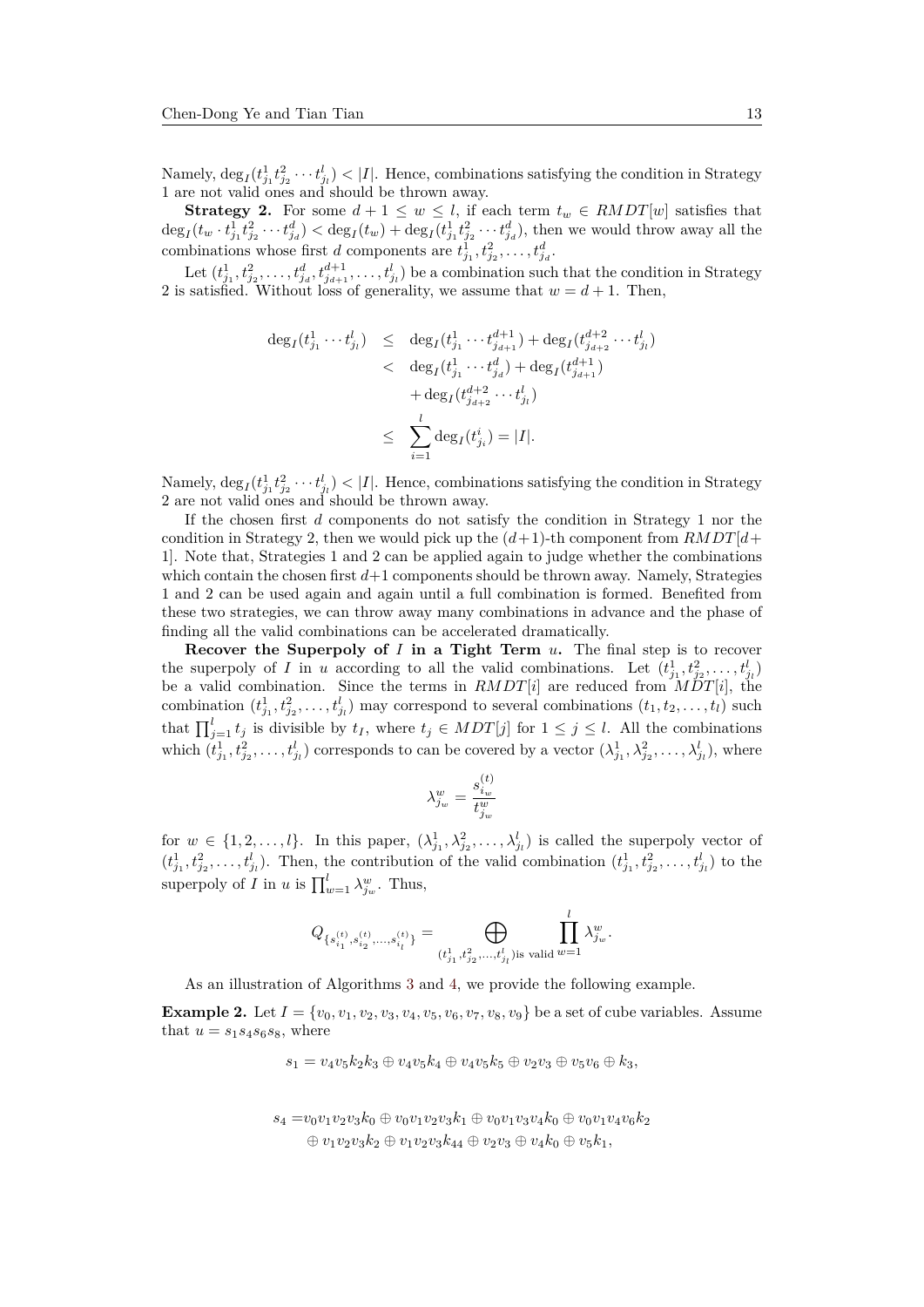## **Algorithm 3** Recover the Exact Superpoly of a Useful Cube

**Require:** The set of cube variables *I*, the chosen time instance *t* to compute  $g_t$ 1: Call Algorithm 2, and store the tight terms in the set  $\mathbb{T}(I)$ ;

2: Calculate the ANF of  $s_i^{(t)}$  on cube and key variables for  $i \in \{1, 2, ..., N\}$ ;

<span id="page-13-0"></span>3: Set  $p_I = 0$ ; 4: **for** each  $u = s_{i_1}^{(t)} s_{i_2}^{(t)} \cdots s_{i_l}^{(t)} \in \mathbb{T}(I)$  $u = s_{i_1}^{(t)} s_{i_2}^{(t)} \cdots s_{i_l}^{(t)} \in \mathbb{T}(I)$  $u = s_{i_1}^{(t)} s_{i_2}^{(t)} \cdots s_{i_l}^{(t)} \in \mathbb{T}(I)$  do  $5: \quad \text{Set } Q_{\{s_{i_1}^{(t)},s_{i_2}^{(t)},...,s_{i_l}^{(t)}\}} = \textbf{RecoverCoefficient}(u,I);$ 6: Set  $p_I = p_I \oplus Q_{\{s_{i_1}^{(t)}, s_{i_2}^{(t)}, \ldots, s_{i_l}^{(t)}\}};$ 7: **end for** 8: **return** *p<sup>I</sup>* ;

## **Algorithm 4** Recover the Superpoly of *I* in a Tight Term

1: **procedure RecoverCoefficient**(*u*,*I*)

2: Assume that  $u = s_{i_1}^{(t)} s_{i_2}^{(t)} \cdots s_{i_l}^{(t)};$ 

- 3: **for**  $1 \leq j \leq l$  **do**
- <span id="page-13-1"></span>4: Collect maximum degree terms of  $s_{i_j}^{(t)}$  and store them in  $MDT[j]$ ;
- 5: Apply the *Reduce* operation to  $MDT[j]$  and store the reduced terms in  $RMDT[j]$ ;
- 6: **end for**
- 7: Figure out all valid combinations;

8: Set 
$$
Q_{\{s_{i_1}^{(t)}, s_{i_2}^{(t)}, \ldots, s_{i_l}^{(t)}\}} = 0;
$$

9: **for** each valid combination  $(t_{j_1}^1, t_{j_2}^2, \ldots, t_{j_l}^l)$  **do** 

10: Recover the corresponding superpoly vector  $(\lambda_{j_1}^1, \lambda_{j_2}^2, \ldots, \lambda_{j_l}^l)$  according to the ANFs of  $s_{i_1}^{(t)}, s_{i_2}^{(t)}, \ldots, s_{i_l}^{(t)};$ 

11: Set

$$
Q_{\{s_{i_1}^{(t)},s_{i_2}^{(t)},...,s_{i_l}^{(t)}\}}=Q_{\{s_{i_1}^{(t)},s_{i_2}^{(t)},...,s_{i_l}^{(t)}\}}\oplus\prod_{w=1}^l\lambda_{j_w}^w\,;
$$

12: **end for**

- 13: **return**  $Q_{\{s_{i_1}^{(t)}, s_{i_2}^{(t)}, \ldots, s_{i_l}^{(t)}\}};$
- 14: **end procedure**

$$
s_6 = v_3v_6 \oplus v_4v_6 \oplus v_6v_7
$$
, and  $s_8 = v_6v_9 \oplus v_7v_9 \oplus v_8v_9$ .

The first step is to collect the reduced maximum degree terms. It can be obtained that the set of maximum degree terms of *s*<sup>1</sup> is

$$
MDT[1] = \{v_4v_5k_2k_3, v_4v_5k_4, v_4v_5k_5, v_2v_3, v_5v_6\}.
$$

Then, the Reduce operation is applied. After applying the IV representation, we could obtain a multi-set

 $VMDT = \{v_4v_5, v_4v_5, v_4v_5, v_2v_3, v_5v_6\}.$ 

By removing the repeated terms in *V MDT*, we derive the set of reduced maximum degree terms of  $s_1$  is

$$
RMDT[1] = \{v_2v_3, v_4v_5, v_5v_6\}.
$$

Similarly, the sets of reduced maximum degree terms of  $s_4$ , $s_6$  and  $s_8$  are

 $RMDT[2] = \{v_0v_1v_2v_3, v_0v_1v_3v_4, v_0v_1v_4v_6\},\$ 

 $RMDT[3] = \{v_3v_6, v_4v_6, v_6v_7\},\$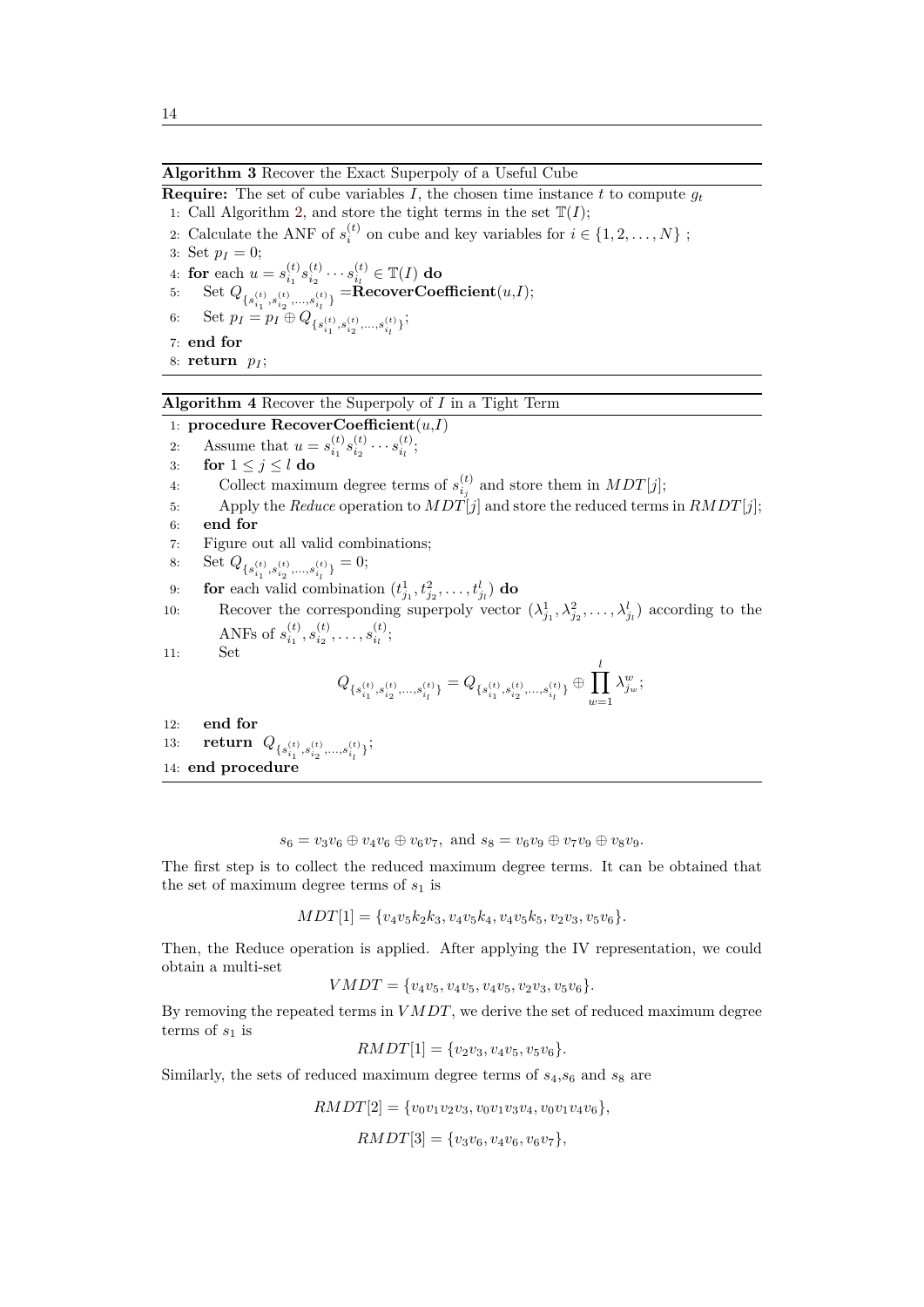and

$$
RMDT[4] = \{v_6v_9, v_7v_9, v_8v_9\}
$$

respectively.

After obtaining the sets of reduced maximum degree terms, we need to find all the valid combinations. Due to the first strategy, we can throw away the combinations whose first two components are in the set  $\{(v_2v_3, v_0v_1v_2v_3), (v_2v_3, v_0v_1v_3v_4), (v_4v_5, v_0v_1v_3v_4),$  $(v_4v_5, v_0v_1v_4v_6), (v_5v_6, v_0v_1v_4v_6)$ . Furthermore, according to the second strategy, we can throw away the combinations whose first two components belong to  $\{(v_5v_6, v_0v_1v_2v_3), (v_5v_6, v_0v_1v_3v_4),$  $(v_2v_3, v_0v_1v_4v_6)$ . Totally, we throw away 8 out of all the 9 combinations for the first two components. We use these two strategies iteratively to form a full combination. As a result, we can obtain the only valid combination  $(v_4v_5, v_0v_1v_2v_3, v_6v_7, v_8v_9)$  without checking every combination. The superpoly vector of  $(v_4v_5, v_0v_1v_2v_3, v_6v_7, v_8v_9)$  is  $(k_2k_3 \oplus k_4 \oplus k_5, k_0 \oplus k_1, 1, 1)$ . Immediately, we have that

$$
Q_{(s_1,s_4,s_6,s_8)} = (k_2k_3 \oplus k_4 \oplus k_5)(k_0 \oplus k_1).
$$

# **4 Applications to Trivium**

In this section, we apply our method to Trivium. First, we introduce some details of applications to Trivium. Then, we perform experiments on several variants of roundreduced Trivium. Finally, we have some discussion on our method.

## **4.1 The Optimization for Applications to Trivium**

In this subsection, according to the structure of Trivium, we do some optimization for Algorithms 2, 3 and 4. For the sake of convenience, we assume that the *r*-round Trivium is our target and the output bit  $z_r$  is presented by  $g_t(s^{(t)})$  for some properly chosen *t*, i.e.,  $z_r(\bm{key},\bm{iv}) = g_t(s_1^{(t)}(\bm{key},\bm{iv}),\cdots,s_{288}^{(t)}(\bm{key},\bm{iv})).$ 

## **4.1.1 The [A](#page-10-1)[lg](#page-13-0)orit[hm](#page-13-1) of Finding Useful Cubes for Trivium**

In order to identify useful cubes more accurately, we make some optimization and improvements to Algorithm 2 according to the structure of Trivium.

**Treating Two Adjacent Internal State Bits as a Whole.** Let  $u = s_{i_1}^{(t)} s_{i_2}^{(t)} \cdots s_{i_l}^{(t)}$  be a term of  $g_t$ . When judging whether u is a tight term, if u has two adjacent internal state bits in the same register, i.e.,  $s_j^{(t)}$  and  $s_{j+1}^{(t)}$  for some *j*, then we would treat the product of these two bits [a](#page-10-1)s a whole. Namely, we evaluate the degree of the product of two adjacent bits instead of estimating the degrees of these two bits separately. Liu also did so in [16]. In the rest of this paper, we refer to two adjacent internal state bits in the same register as two adjacent internal state bits for short. The following is an illustrative example.

**Example [3.](#page-21-2)** Let  $u = s_1^{(t)} s_2^{(t)} s_3^{(t)} s_4^{(t)} s_5^{(t)}$  be a term of  $g_t$ . The degree of *u* is evaluated as  $\text{DEC}_I(u) = \text{DEC}_I(s_1^{(t)} s_2^{(t)}) + \text{DEC}_I(s_3^{(t)} s_4^{(t)}) + \text{DEC}_I(s_5^{(t)}).$ 

**A Small Improvement.** When evaluating the degree of  $s_j^{(t)} s_{j+1}^{(t)}$ , we make a small improvement of the degree evaluation method proposed by Liu in [16]. We take  $s_{91}^{(t)} s_{92}^{(t)}$  as an example to illustrate this improvement. For any  $t \ge 92$ ,  $s_{91}^{(t)}$  and  $s_{92}^{(t)}$  can be recursively represented by

$$
s_{91}^{(t)} = s_{286}^{t-91} s_{287}^{t-91} \oplus s_{288}^{t-91} \oplus s_{243}^{t-91} \oplus s_{69}^{t-91}
$$

and

$$
s_{92}^{(t)} = s_{286}^{t-92} s_{287}^{t-92} \oplus s_{288}^{t-92} \oplus s_{243}^{t-92} \oplus s_{69}^{t-92},
$$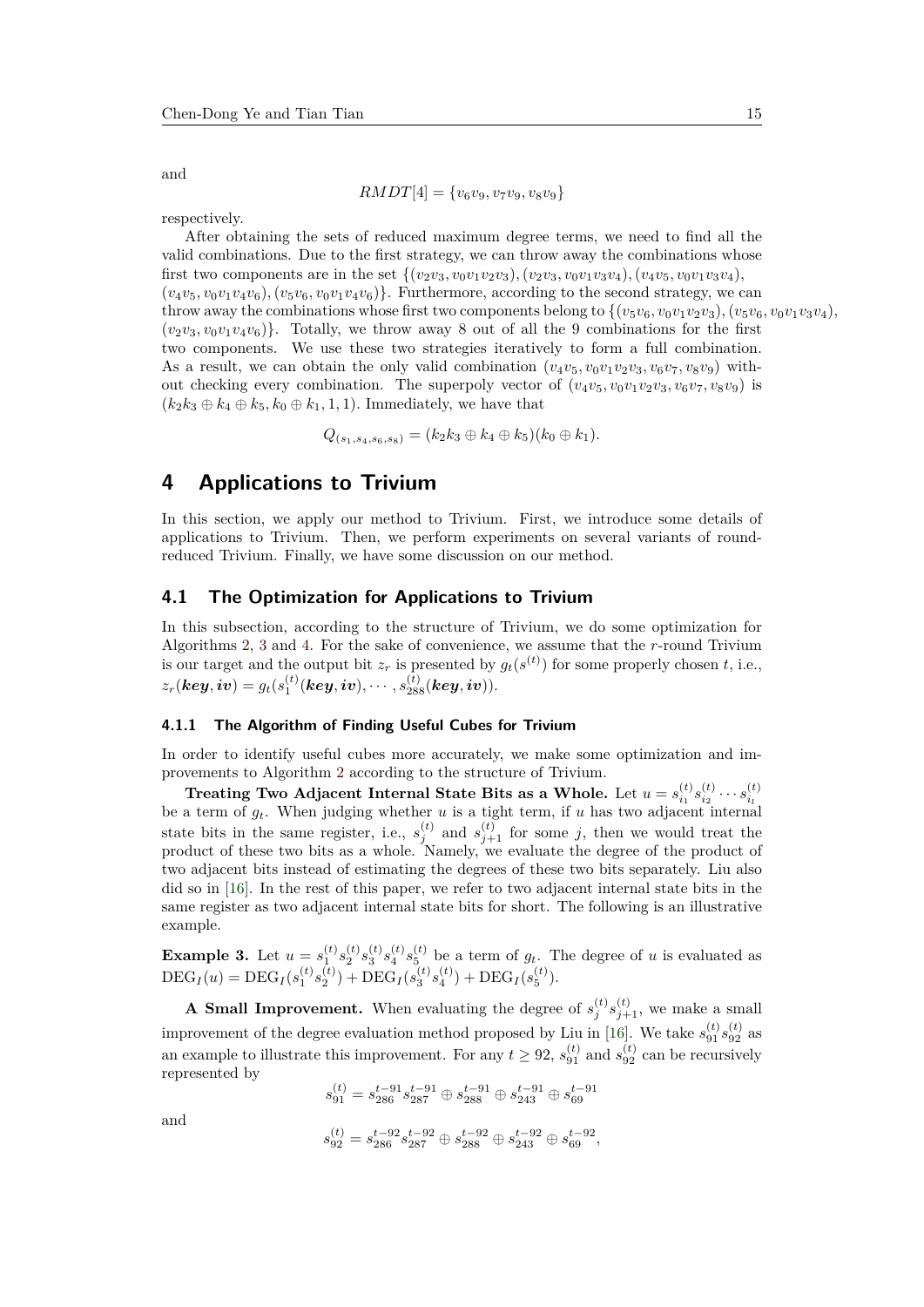respectively. Since  $s_{287}^{t-92} = s_{288}^{t-91}$ , we evaluate the degree of  $s_{286}^{t-92} s_{287}^{t-92} (s_{288}^{t-91} \oplus s_{243}^{t-91} \oplus$ *s*<sup>*t*−91</sup></sub>) as

$$
\text{DEG}_{I}(s_{286}^{t-92}s_{287}^{t-92}) + \text{DEG}_{I}(s_{243}^{t-91} \oplus s_{69}^{t-91})
$$

instead of

$$
\text{DEC}_I(s_{286}^{t-92}s_{287}^{t-92}) + \text{DEC}_I(s_{288}^{t-91} \oplus s_{243}^{t-91} \oplus s_{69}^{t-91})
$$

as Liu did in [16]. When the degree of  $s_{288}^{t-91} \oplus s_{243}^{t-91} \oplus s_{69}^{t-91}$  is determined by  $s_{288}^{t-91}$ , our improvement would work. Similarly, this improvement could also be made in the cases of  $s_{175}^{(t)}s_{176}^{(t)}$  and  $s_{286}^{(t)}s_{287}^{(t)}$ , since the update functions of three registers are similar. Based on the above optimization and improvements, we propose a more accurate algorithm of finding useful [cub](#page-21-2)es for Trivium, see Algorithm 5 in Appendix 1.

Coincident with Algorithm 5, when recovering the superpoly of  $t_I$  in a tight term *u*, for two adjacent bits  $s_j^{(t)}$  and  $s_{j+1}^{(t)}$  in *u*, we collect the reduced maximum degree terms of  $s_j^{(t)} s_{j+1}^{(t)}$  [in](#page-21-3)stead of collecting the reduced maximum degree terms of  $s_j^{(t)}$  and  $s_{j+1}^{(t)}$  separately. The detailed procedure is described in Algorithm 7 in Appendix 1.

### **4.1.2 Recovering Superpolies for Trivium Variants with High Initialization Rounds.**

As *r* (the target round) increases, it is hard to choose *t* satisfyi[ng](#page-22-0) Rules 1 and 2 mentioned in Subsection 3.1 at the same time. Fortunately, this dilemma can be solved by taking an extra step when calculating the superpoly  $p_I$  of the chosen cube *I*. Following from (12), we have that

<span id="page-15-0"></span>
$$
p_{I} = \bigoplus_{\substack{s_{i_{1}}^{(t)} s_{i_{2}}^{(t)} \cdots s_{i_{l}}^{(t)} \\ \text{is a tight term of } g_{t}}} Q_{\{s_{i_{1}}^{(t)}, s_{i_{2}}^{(t)} \cdots s_{i_{l}}^{(t)}\}}
$$
  

$$
= \bigoplus_{\substack{u=s_{i_{1}}^{(t)} \cdots s_{i_{l}}^{(t)} \text{is} \ s_{j_{1}}^{(t_{0})} \cdots s_{j_{d}}^{(t_{0})} \text{is a} \\ \text{a tight term of } g_{t} \text{ term in } T(f_{t_{0}}^{u})}} Q_{\{s_{j_{1}}^{(t_{0})}, \ldots, s_{j_{d}}^{(t_{0})}\}}, \tag{13}
$$

where

$$
u = \prod_{j=1}^l s_{i_j}^{(t)}(\bm{key},\bm{iv}) = f_{t_0}^u(s_{j_1}^{(t_0)}(\bm{key},\bm{iv}),\ldots,s_{j_d}^{(t_0)}(\bm{key},\bm{iv})).
$$

According to (13), when calculating the superpoly of *I* in the tight term  $u = s_{i_1}^{(t)} s_{i_2}^{(t)} \cdots s_{i_l}^{(t)}$ of  $g_t$ , we first express it as a polynomial on the internal state  $s^{(t_0)}$ , which is denoted by  $f_{t_0}^u$ , and then calculate the superpoly of *I* in each term of  $f_{t_0}^u$ . The detailed procedure is presented in Algorithm 6 in Appendix 1. Note that, in Algorithm 6, we choose the smallest *t* of [tho](#page-15-0)se satisfying **Rule** 1 and the largest  $t_0$  such that we can compute the ANFs of  $s_i^{(t_0)}$  for  $1 \leq i \leq 288$ .

## **4.2 Experimental R[es](#page-22-1)ults**

In this subsection, to illustrate the efficiency and effectiveness of our method, we perform various experiments on several round-reduced variants of Trivium. All of our experiments are completed on a PC with an i7-7700k CPU inside.

#### **4.2.1 Towards Finding Useful Cubes.**

We try to find useful cubes for Trivium variants with 800-832 initialization rounds. For these variants, similar to [16], we choose cubes which do not contain variables  $v_i, v_j$  satisfying *|i−j|* = 1 of sizes 33-36. For each variant with *r* initialization rounds (800 *≤ r ≤* 832),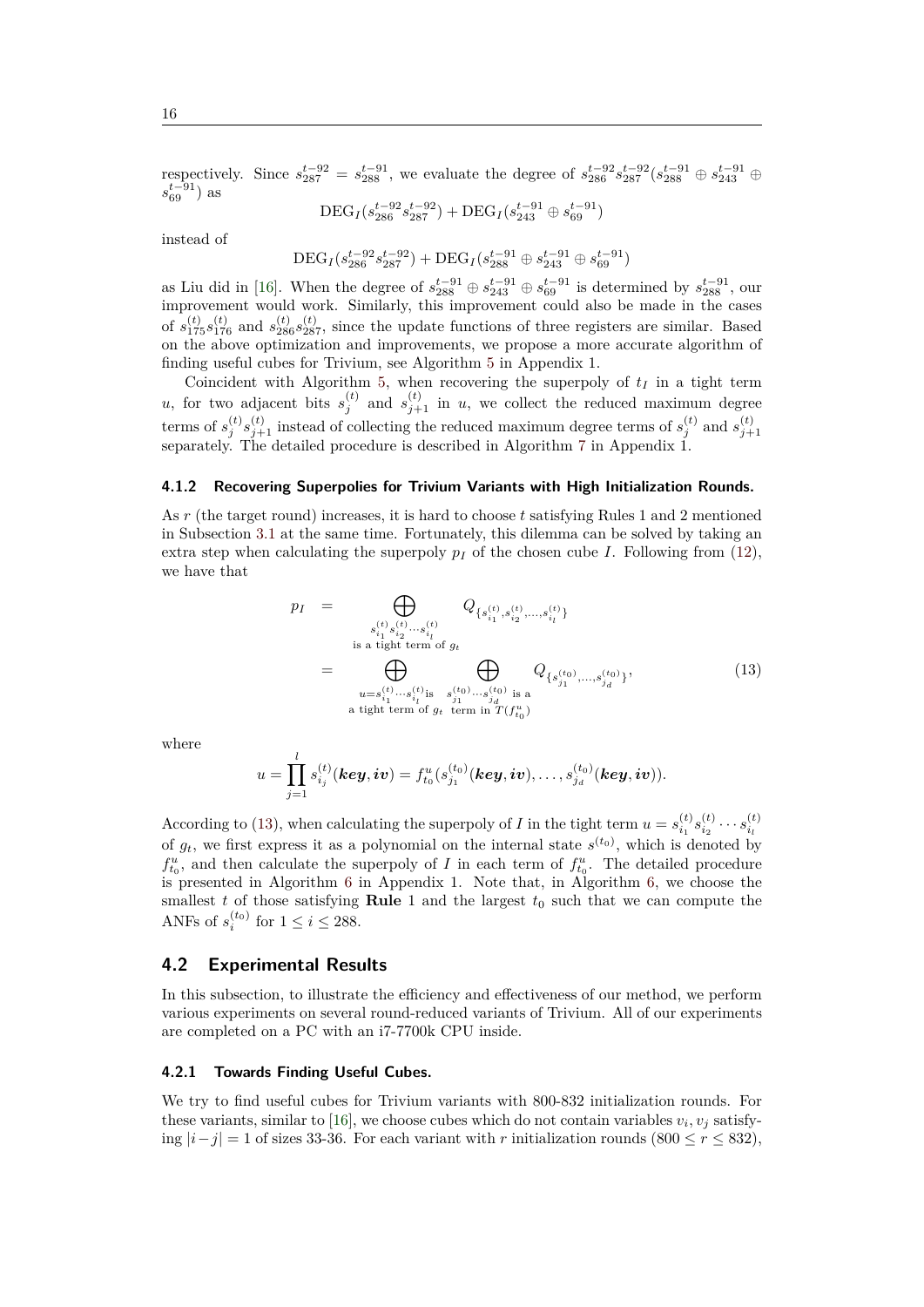we randomly test 10000 such cubes. As a result, we find useful cubes for each variant, and the average number is about 175. This indicates that useful cubes exist widely and can be found easily.

#### **4.2.2 Results for the 818-round Trivium.**

In this subsection, we apply our method to attack the 818-round Trivium. In the following, we would show the details of recovering the superpoly of useful cube by taking

$$
I = \{v_1, v_3, v_6, v_8, v_{10}, v_{12}, v_{14}, v_{16}, v_{21}, v_{23}, v_{25}, v_{27}, v_{29}, v_{31}, v_{34}, v_{36}, v_{38}, v_{40}, v_{42}, v_{44}, v_{49}, v_{51}, v_{53}, v_{55}, v_{57}, v_{59}, v_{62}, v_{64}, v_{66}, v_{68}, v_{70}, v_{72}, v_{74}, v_{77}, v_{79}\}
$$

as an example. First, we filter out all the 24 tight terms for  $I$  of  $g_{417}$ . Then, we call Algorithm 6 to calculate the superpoly  $p_I$ . In Algorithm 6, to recover the superpoly of *I* in each tight term *u* of *g*417, we first express it as a polynomial on the internal state  $s^{(363)}$ , denoted by  $f_{363}^u(s^{(363)})$ , and then calculate the superpoly of *I* in each term of  $f_{363}^u(s^{(363)})$ . Hence, we only need to calculate the exact ANFs of  $s_1^{(363)}, s_2^{(363)}, \ldots, s_{288}^{(363)}$ . After expr[ess](#page-22-1)ing *u* as  $f_{363}^u$ , the key point is to find [al](#page-22-1)l the valid combinations in each tight term  $u'$  of  $f_{363}^u$ . This could be done efficiently with the help of the two strategies proposed in Subsection 3.4. For instance, let  $u'$  be a tight term of  $f_{363}^u$  given by

$$
u' = ds_{64}^{(363)}ds_{102}^{(363)}s_{124}^{(363)}s_{133}^{(363)}ds_{136}^{(363)}s_{145}^{(363)}ds_{147}^{(363)}ds_{154}^{(363)},
$$
 where  $ds_i^{(363)} = s_i^{(363)}s_{i+1}^{(363)}$  and 
$$
u = s_{121}^{(417)}s_{122}^{(417)}s_{157}^{(417)}s_{158}^{(417)}s_{194}^{(417)}s_{203}^{(417)}s_{204}^{(417)}s_{211}^{(417)}.
$$

Note that there are totally

$$
94 \times 99 \times 52 \times 42 \times 755 \times 34 \times 676 \times 542 \approx 2^{57}
$$

combinations in  $u'$  (two adjacent bits are treated as a whole). It is not easy for a PC to run over all the 2 <sup>57</sup> combinations. Fortunately, benefited from the two strategies introduced in Subsection 3.4, we can figure out all the valid combinations in  $u'$  in seconds with our PC. Then, we recover the superpoly vector for each valid combination. Finally, we obtain the superpoly *p<sup>I</sup>* within about ten minutes, see Table 2 for details.

For the 818-round Trivium, among the found useful cubes, we recover the exact superpolies of t[hos](#page-10-2)e with relatively few tight terms. For each recovered superpoly  $p_I$ , it could be rewritten as a product of some simple polynomials on key variables, i.e.,  $p_I = \prod_{g \in \Gamma_I} g(\mathbf{key}).$  $p_I = \prod_{g \in \Gamma_I} g(\mathbf{key}).$  $p_I = \prod_{g \in \Gamma_I} g(\mathbf{key}).$  When  $p_I = 1$ , we have that  $g(\mathbf{key}) = 1$  for each  $g \in \Gamma_I$ . On the other hand, when  $p_I = 0$ , by checking whether the value of  $p_I$  under a specific key is equal to 0, we could still discard a large amount of wrong keys. Let us take  $I_1$  as an example. If the superpoly  $p_{I_1} = 1$ , then we have that

## *k*65*, g*5*, g*14*, g*18*, g*24*, g*29*, g*31*, g*38*, g*40*, g*44*, g*48*,* and *g*<sup>51</sup>

are equal to 1, i.e., we could recover 12 key bits equivalently. If  $p_{I_1} = 0$ , then we could discard  $2^{68}$  wrong keys.

Let  $\text{WK}_I = \{k | k \in \mathbb{F}_2^{80}, p_I(k) = 1\}$ . It can be seen that  $\text{WK}_I$  is exactly the set of keys under which we could recover several key variables with  $p_I$ . Namely, with respect to  $p_I$ , these keys could be recovered more easily, which are called weak keys in this paper. For each superpoly  $p_I$ , by calculating the Grobner basis of the ideal generated by the set  $\Gamma_I$ , where  $p_I = \prod_{g \in \Gamma_I} g$ , we figure out the corresponding set  $\text{WK}_I$  exactly. We summarize our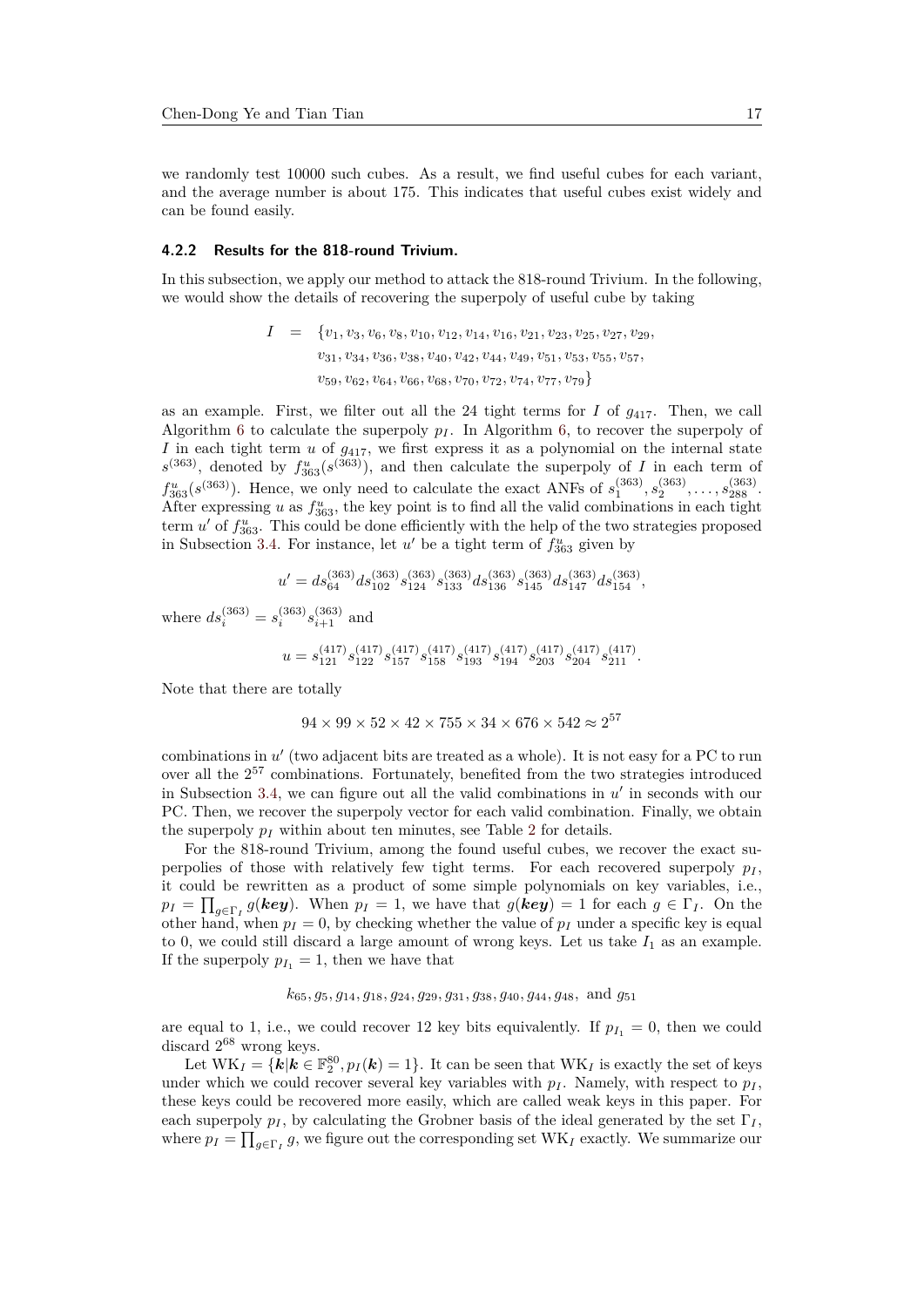results in Table  $2^1$ , where  $DE_I$  is the set of equations derived from the superpoly under weak keys. Since the sizes of *I*1, *I*2, *I*3, and *I*<sup>4</sup> are 35, for the 818-round Trivium, we could recover at least 10 key bits equivalently under about  $2^{70}$  weak keys with a complexity of  $2^{37}$ .

<span id="page-17-0"></span>

| cube                                                                                      | superpoly                                                                                                                                                                                          | $ WK_I $ | $ DE_I $ |
|-------------------------------------------------------------------------------------------|----------------------------------------------------------------------------------------------------------------------------------------------------------------------------------------------------|----------|----------|
| $I_1$                                                                                     | $p_{I_1} = k_{65} \cdot g_5 \cdot g_{14} \cdot g_{18} \cdot g_{24} \cdot g_{29}$<br>$g_{31} \cdot g_{38} \cdot g_{40} \cdot g_{44} \cdot g_{48} \cdot g_{51}$                                      | $2^{68}$ | 12       |
| $I_2$                                                                                     | $p_{I_2} = k_{65} \cdot g_5 \cdot g_{18} \cdot g_{27} \cdot g_{29} \cdot g_{33}$<br>$g_{38}\cdot g_{42}\cdot (g_{50}\oplus 1)\cdot (f_{22}\oplus 1)$                                               | 970      | 10       |
| $I_3$                                                                                     | $p_{I_3} = k_{57} \cdot k_{65} \cdot g_5 \cdot g_{16} \cdot g_{23} \cdot g_{27} \cdot g_{29}$<br>$g_{31} \cdot g_{38} \cdot g_{40} \cdot g_{42} \cdot g_{46} \cdot g_{48} \cdot (f_{22} \oplus 1)$ | 266      | 14       |
| $I_4$                                                                                     | $p_{I_4} = k_{57} \cdot k_{64} \cdot g_5 \cdot g_{16} \cdot g_{27} \cdot g_{29} \cdot g_{31}$<br>$g_{38}\cdot g_{40}\cdot g_{42}\cdot g_{46}\cdot g_{48}\cdot (f_{22}\oplus 1)$                    | 2067     | 13       |
| $f_i = k_i k_{i+1} \oplus k_{i+2} \oplus k_{i+44} \oplus k_{i+53}$ for $1 \leq i \leq 12$ |                                                                                                                                                                                                    |          |          |
| $f_i = k_i k_{i+1} \oplus k_{i+2} \oplus k_{i+44}$ for $13 \leq i \leq 24$                |                                                                                                                                                                                                    |          |          |
| $g_i = k_i \oplus k_{i+25} k_{i+26} \oplus k_{i+27}$ for $0 \le i \le 52$                 |                                                                                                                                                                                                    |          |          |
| $g_{53} = k_{53} \oplus k_{78} k_{79}$                                                    |                                                                                                                                                                                                    |          |          |

**[T](#page-17-0)able 2:** Some superpolies for the 818-round Trivium

#### **4.2.3 Results for the 835-round Trivium.**

For the 835-round Trivium, we find several useful cubes and recover their superpolies<sup>2</sup>. Since the recovered superpolies are complex, we could not rewrite them as products of simple polynomials. Hence, we attempt to utilize the relationship between the superpolies and some simple polynomials to perform attacks.

Let  $\Omega = \{f_i | 1 \leq i \leq 24\} \cup \{g_i | 0 \leq i \leq 53\} \cup \{k_i | 0 \leq i \leq 79\}$ , where  $f_i$ 's and  $g_i$ 's are defined as in Table 2. For each superpoly  $p_I$ , we check whether  $(g \oplus 1) \cdot p_I = 0$  or  $g \cdot p_I = 0$ holds, and so we could obtain a corresponding set

$$
G_I = \{g | (g \oplus 1) \cdot p_I = 0\}.
$$

Note that, when  $p_I = 1$  $p_I = 1$  $p_I = 1$ , we have that  $g = 1$  for each  $g \in G_I$ . Namely, with the set  $G_I$ , we could derive simple equations on key variables under weak keys. Then, for each superpoly  $p_I$ , we estimate the size of WK<sub>I</sub> by evaluating the values of each superpoly under  $2^{20}$ random keys. For example, we have that  $G_{I_5} = \{g_8, g_{21}, g_{32}, g_{34}, g_{40}, g_{49}, f_{22} \oplus 1\}$ . Hence, we could obtain eight equations on key variables when  $p_{I_5} = 1$ . We summarize our results in Table  $3^1$ , where  $DE_I$  is the set of equations derived from the superpoly  $p_I$  under weak keys.

**Table 3:** superpolies of 835-round Trivium

| cube  | $G_I$                                                                                                                         | $ WK_I $ | $ DE_I $ |
|-------|-------------------------------------------------------------------------------------------------------------------------------|----------|----------|
| $I_5$ | $g_8, g_{21}, g_{32}, g_{34},$<br>$g_{40}, g_{49}, f_{22} \oplus 1$                                                           | 269.6    |          |
| $I_6$ | $g_8, g_{32}, g_{40}$                                                                                                         | 271.3    | 3        |
| $I_7$ | $g_{17}, g_{23}, g_{26}, g_{32}, g_{34}, g_{49}, f_5 \oplus 1,$<br>$f_{14}, f_{23} \oplus 1, k_{58}, k_{65}, k_{66} \oplus 1$ | 967      | 12       |
| Ig    | $g_9, g_{24}, g_{32}, f_{23} \oplus 1, k_{58}$                                                                                | 270.32   | 5        |

Since the sizes of  $I_5$ ,  $I_6$ ,  $I_7$ , and  $I_8$  are 37, for the 835-round Trivium, we could recover at least 12 key bits equivalently on more than  $2^{67}$  weak keys with a complexity of  $2^{39}$ .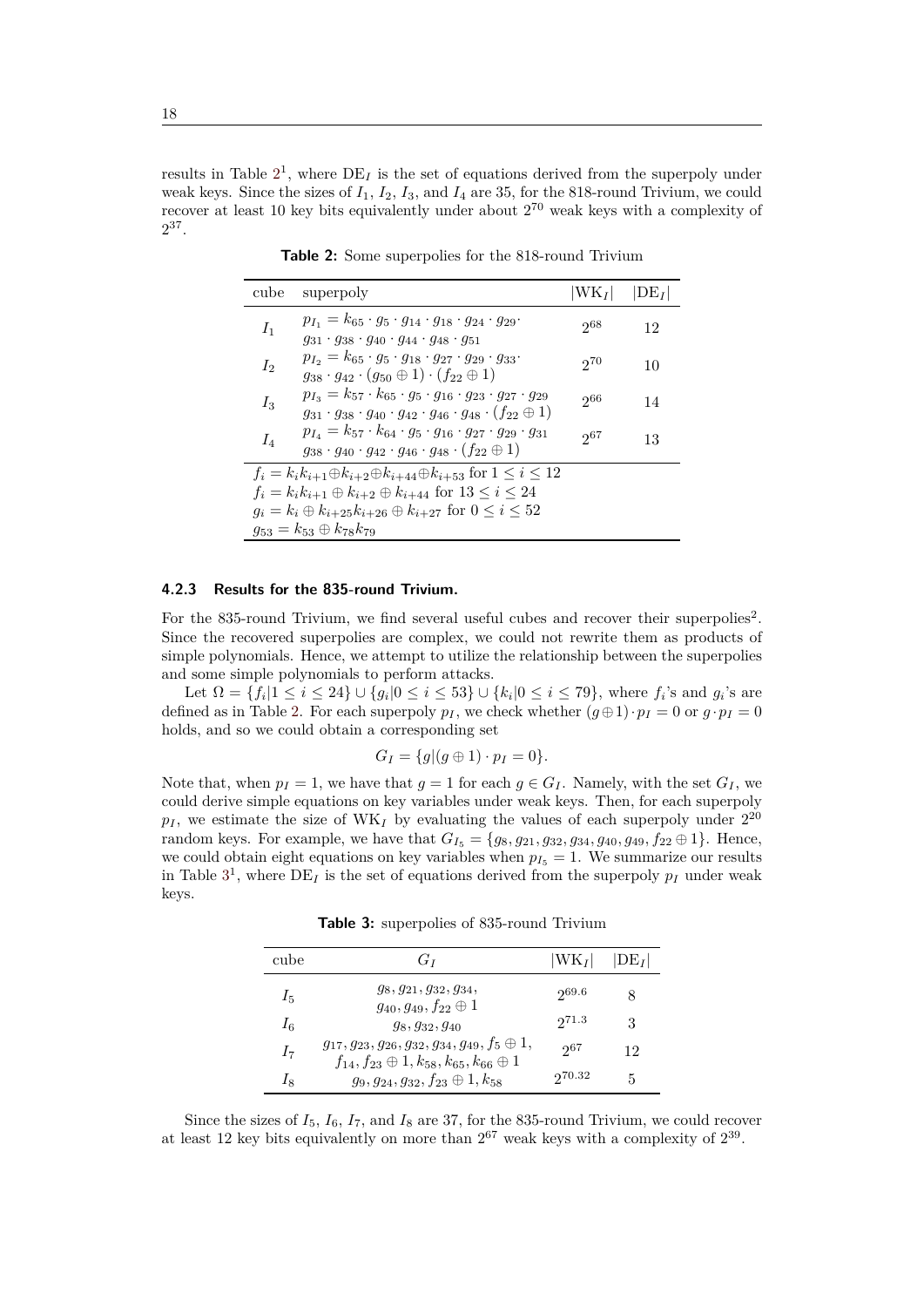#### **4.2.4 Results for the 837-round and 838-round Trivium**

We do similar experiments on the 837- and 838-round Trivium. We find several useful cubes, and we list a part of them in Table 6 in Appendix 2. Among these useful cubes, we recover the exact superpolies of those with fewest tight terms<sup>2</sup>. For each recovered superpoly  $p_I$ , we figure out the corresponding set  $G_I$  and estimate the size of WK<sub>I</sub> with  $2^{20}$  random keys. Furthermore, to recover more key variables, we calculate the conditional probability  $Pr(q = 1|p_I = 1)$  for each  $q \in \Omega$ , and so we could obtain a set

$$
PG_I = \{g | g \in \Omega, \Pr(g = 1 | p_I = 1) \in (0, 0.25] \cup [0.75, 1)\}.
$$

When  $p_I = 1$ , we have that  $q = 1$  holds with a probability of  $Pr(q = 1|p_I = 1)$  for  $g \in PG_I$ . Namely, with the set  $PG_I$ , we could obtain several probabilistic equations on key variables under weak keys. We summarise our results in Table  $4<sup>1</sup>$ .

| cube     | $G_I$                                 | $PG_I$               | Pr               | $ WK_I $ |
|----------|---------------------------------------|----------------------|------------------|----------|
| $I_9$    | $g_7, g_{22}, g_{30}, f_{21}, k_{56}$ | 90<br>$g_{13}$       | 0.8788<br>0.9394 | 272.20   |
| $I_{10}$ | $f_{20}, g_6, g_{21}, g_{29}, k_{55}$ | $g_{12}$<br>$k_{64}$ | 0.8846<br>0.78   | 271.75   |

**Table 4:** Superpolies of 837- and 838- round Trivium

<span id="page-18-0"></span>As a result, for the 837-round Trivium, we could obtain 5 deterministic and 2 probabilistic equations on about  $2^{72.2}$  weak keys with a complexity of  $2^{37}(|I_9|=37)$ . Similarly, in the case of the 838-round Trivium, we could obtain 5 deterministic and 2 probabilistic equations on about  $2^{71.75}$  weak keys with a complexity of  $2^{37}$  ( $|I_{10}| = 37$ ).

Interestingly,  $I_{10}$  is the same as the cube proposed by Liu in [16]. Recall that Liu tested 100 random keys for the superpoly of this cube, the values are always 0. However, after obtaining the ANF of  $p_{I_{10}}$  with our method, we know that  $p_{I_{10}}$  is not 0-constant. It indicates that the output of the 838-round Trivium achieves the maximum degree 37 over this subset of IV variables, and so the degree given by Liu for [thi](#page-21-2)s cube is tight. In Table 5, we list several keys under which the values of these two superpolies are 1's, where  $\bm{key}=k_7||k_6\cdots||k_0||k_{15}||k_{14}\cdots||k_8||\cdots||k_{79}||k_{78}||\cdots||k_{72}.$ 

**Table 5:** The found secret keys

| cube | keu                                                                                                                                     | cube     | key                                                                                                                            |
|------|-----------------------------------------------------------------------------------------------------------------------------------------|----------|--------------------------------------------------------------------------------------------------------------------------------|
| Iq   | 0x4fe7af8e2e5e727b31f9<br>$0x4f\epsilon7af8e2e5e737b31f1$<br>0x4ee7af862e5e727b31f9<br>0x4ee7af8c2e5e727b31f9<br>0x4ee7af862e5e737b31f1 | $I_{10}$ | 0xffffdfff0f7ff53ff8ff<br>0xffffdfff0f7fc53ff8ff<br>0xfbcbd7dfd4bfbdbd5cfc<br>0xfbcbd7dfd4bfbdbd3cfc<br>0xfbcbd75fd5afbdbd7cfc |

## **4.3 Discussions**

#### **4.3.1 Extra Benefits of Our Method**

In our experiments, we find several cubes whose superpolies become 0, i.e., zero-sum distinguishers, because all the terms are vanished by the xor operations. Such zero-sum

<sup>&</sup>lt;sup>1</sup>The details of  $I_1, I_2, \cdots, I_{10}$  could be found in Table 7 in Appendix 1.<br><sup>2</sup>For the detailed ANFs of these found superpolies detailed ANFs of these found superpolies, please refer to https://github.com/yechendong/Deterministic-Cube-Attacks.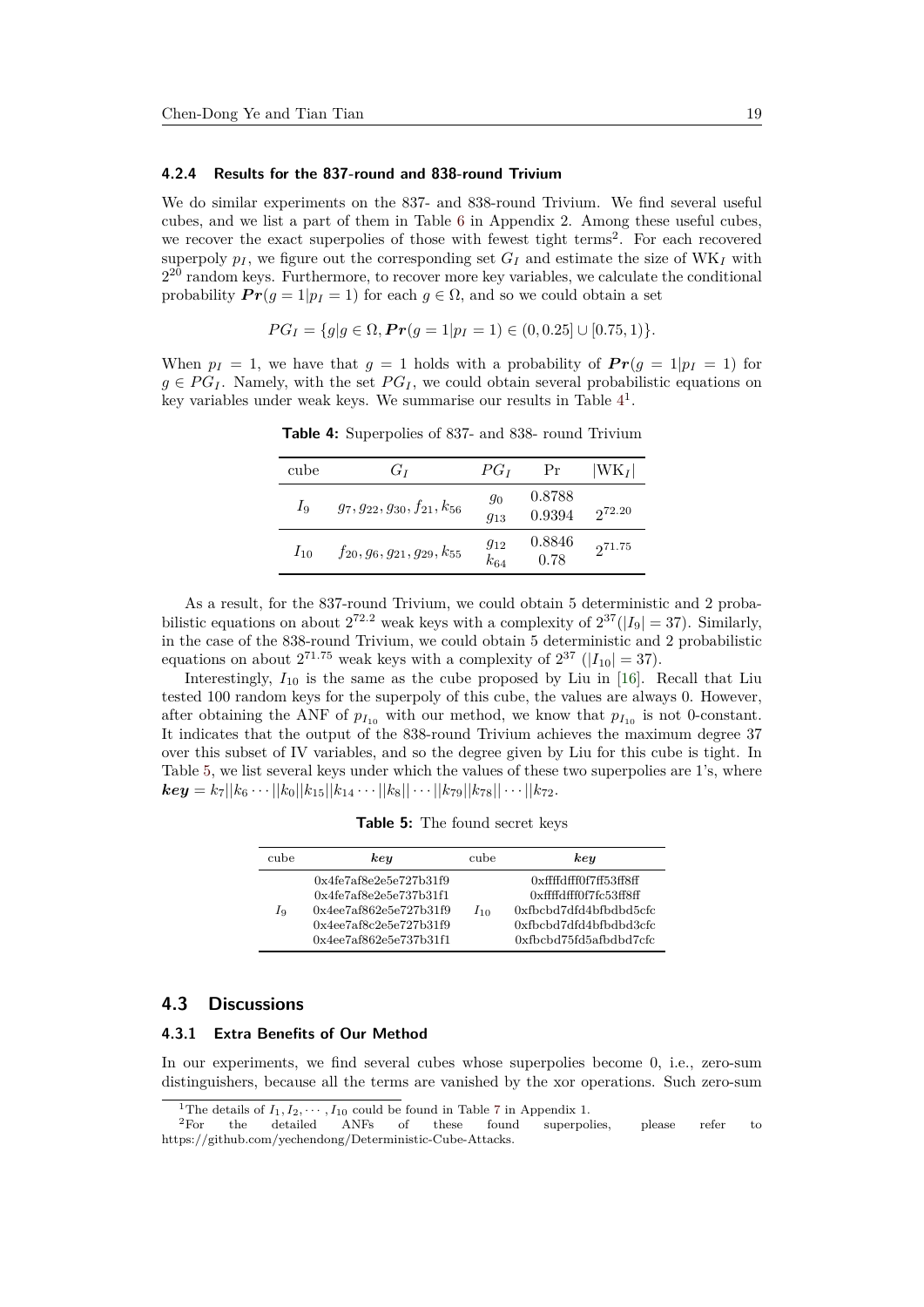distinguishers could not be detected by Liu's degree evaluation method since this method did not take xor-vanished terms into consideration at all. Hence, this shows that xorvanished terms could be dealt with in our method to some degree, and so our method could potentially improve degree evaluation method. This will be a future subject of our work.

#### **4.3.2 A More Generalized Criterion**

In the above, we introduce a new criterion of useful cubes under which the superpolies can be calculated with a low complexity. Actually, this criterion could be loosen. Assume that  $u = s_{i_1}^{(t)} s_{i_2}^{(t)} \cdots s_{i_l}^{(t)}$  satisfies  $\sum_{j=1}^l deg_I(s_{i_j}^{(t)}) = |I| + 1$  for a set of cube variables I. Then, the superpoly of *t<sup>I</sup>* in *u* can be calculated by using the maximum degree terms and the sub-maximum degree terms whose degrees are equal to  $deg_I(s_{i_j}^{(t)}) - 1$ . The detailed procedure is described in the following five steps.

Step 1. Collect the set of reduced maximum degree terms for each bit in  $u = \prod_{j=1}^{l} s_{i_j}^{(t)}$ and apply the *Reduce* operation to them. Store the reduced maximum degree terms of  $s_{i_j}^{(t)}$  in  $RMDT[j]$ .

Step 2. Collect the set of reduced sub-maximum degree terms for each bit in  $u =$  $\prod_{j=1}^{l} s_{i_j}^{(t)}$  and apply the *Reduce* operation to them. Store the reduced sub-maximum degree terms of  $s_{i_j}^{(t)}$  in  $SRMDT[j]$ .

Step 3. Find all the valid combinations

$$
(t_{i_1}^1, t_{i_2}^2, \dots, t_{i_l}^l) \in \text{RMDT}[1] \times \text{RMDT}[2] \times \dots \times \text{RMDT}[l]
$$

such that  $t_{i_1}^1 t_{i_2}^2 \cdots t_{i_l}^l = t_I$ . Recover the contribution of all these valid combinations to the superpoly of  $t_I$  in  $u$  and denote it by  $\lambda_1$ .

Step 4. For  $1 \leq j \leq l$ , figure out all the possible combinations  $(t^1_{i_1}, t^2_{i_2}, \ldots, t^l_{i_l})$  such that  $t_{i_1}^1 t_{i_2}^2 \cdots t_{i_l}^l = t_I$ , where  $t_{i_w}^w \in \text{RMDT}[w]$  for  $w \neq j$  and  $t_{i_w}^w \in \text{RSMDT}[w]$  if  $w = j$ . Recover the contribution of all these valid combinations to the superpoly of *t<sup>I</sup>* in *u* and denote it by  $\lambda_2$ .

Step 5. The final superpoly of  $t_I$  in  $u$  is  $\lambda_1 \oplus \lambda_2$ .

Therefore, for a cube I, if each term  $u = s_{i_1}^{(t)} s_{i_2}^{(t)} \cdots s_{i_l}^{(t)}$  of the  $g_t$  satisfies  $\sum_{j=1}^l deg_I(s_{i_j}^{(t)}) \le$  $|I| + 1$ , then it should be regarded as a useful cube.

# **5 Conclusion**

In this paper, we propose an algebraic method to recover superpolies in cube attacks. First, we introduce a new criterion of useful cubes whose superpolies can be calculated with a low complexity. Then, we design an algorithm which could find useful cubes efficiently. Finally, a new algorithm together with some techniques are proposed to recover the exact superpolies of useful cubes. As an illustration, we apply our attacks to Trivium. In applications to Trivium, we choose cubes which do not contain variables  $v_i, v_j$  satisfying  $|i-j|=1$ . Then, the sizes of chosen cubes are always not more than 40. With such cubes, we find useful cubes for the 818-,835-,837- and 838-round Trivium. By recovering the superpolies of useful cubes, we establish attacks for up to the 838-round Trivium under a large set of weak keys. However, it seems hard to increase the number of attacking rounds with such kind of cubes. On the other hand, we tested some larger cubes but we did not find useful cubes under our criterion for higher rounds. How to increases the number of attacking rounds still needs further research.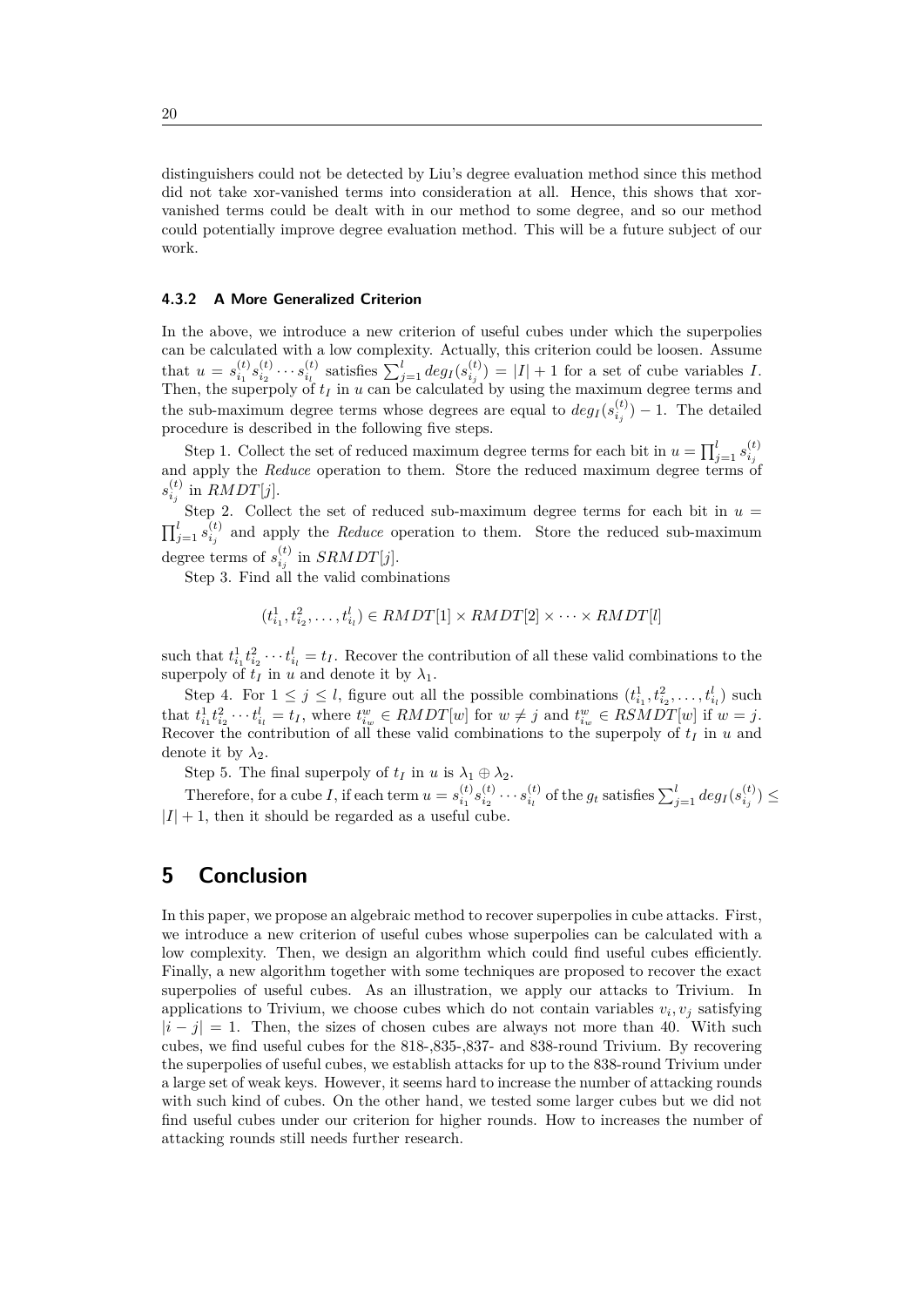# **6 Acknowledgments**

This work was supported by the National Natural Science Foundations of China under grant nos. 61672533 and 61521003.

# **References**

- [1] Dinur, I., Shamir, A.: 'Cube attacks on tweakable black box polynomials'. Proc. Advances in Cryptology - EUROCRYPT 2009, Germany, April 2009, pp. 278–299
- <span id="page-20-0"></span>[2] Aumasson, J., Dinur, I., Meier, W., Shamir, A.: 'Cube testers and key recovery attacks on reduced-round MD6 and Trivium'. Proc. Fast Software Encryption, 16th Int. Workshop, FSE 2009, Leuven, Belgium, February 2009, pp. 1–22
- [3] Dinur, I., Shamir, A.: 'Breaking grain-128 with dynamic cube attacks'. Proc. Fast Software Encryption - 18th Int. Workshop, FSE 2011, Lyngby, Denmark, February 2011, pp. 167–187
- [4] Huang, S., Wang, X., Xu, G., Wang, M., Zhao, J.: 'Conditional cube attack on reduced-round keccak sponge function'. Proc. Advances in Cryptology - EUROCRYP-T 2017, Paris, France, April 2017, pp. 259–288
- <span id="page-20-1"></span>[5] Todo, Y., Isobe, T., Hao, Y., Meier, W.: 'Cube attacks on non-blackbox polynomials based on division property'. Proc. Advances in Cryptology - CRYPTO 2017, Santa Barbara, CA, USA, August 2017, pp. 250–279
- <span id="page-20-2"></span>[6] Wang, Q., Hao, Y., Todo, Y., Li, C., Isobe, T., Meier, W.: 'Improved division property based cube attacks exploiting algebraic properties of superpoly'. Proc. Advances in Cryptology - CRYPTO 2018, Santa Barbara, CA, USA, August 2018, pp. 275–305
- <span id="page-20-3"></span>[7] Liu, M., Yang, J., Wang, W., Lin, D.: 'Correlation cube attacks: From weak-key distinguisher to key recovery'. Proc. Advances in Cryptology - EUROCRYPT 2018, Tel Aviv, Israel, April 2018, pp. 715–744
- <span id="page-20-4"></span>[8] Mroczkowski, P., Szmidt, J.: 'Corrigendum to: The cube attack on stream cipher Trivium and quadraticity tests', Cryptology ePrint Archive, Report 2011/032, 2011. Available from: http://eprint.iacr.org/2011/032
- <span id="page-20-5"></span>[9] Fouque, P., Vannet, T.: 'Improving key recovery to 784 and 799 rounds of Trivium using optimized cube attacks'. Proc. Fast Software Encryption - 20th Int. Workshop, FSE 2013, Sing[apore, March 2013, pp. 502–517](http://eprint.iacr.org/2011/032)
- <span id="page-20-6"></span>[10] Ye, C., Tian, T.: 'A new framework for finding nonlinear superpolies in cube attacks against Trivium-like ciphers'. Proc. Information Security and Privacy - 23rd Australasian Conf., ACISP 2018, Wollongong, NSW, Australia, July 2018 (LNCS 10946), pp. 172–187
- <span id="page-20-7"></span>[11] Wang, S., Hu, B., Guan, J., Zhang, K., Shi, T.: 'A practical method to recover exact superpoly in cube attack'. Cryptology ePrint Archive, Report 2019/259, 2019. Available from: https://eprint.iacr.org/2019/259
- <span id="page-20-9"></span><span id="page-20-8"></span>[12] Fu, X., Wang, X., Dong, X., Meier, W. 'A key-recovery attack on 855-round Trivium'. Proc. Advances in Cryptology - CRYPTO 2018, Santa Barbara, CA, USA, August, 2018, pp. 160–[184](https://eprint.iacr.org/2019/259)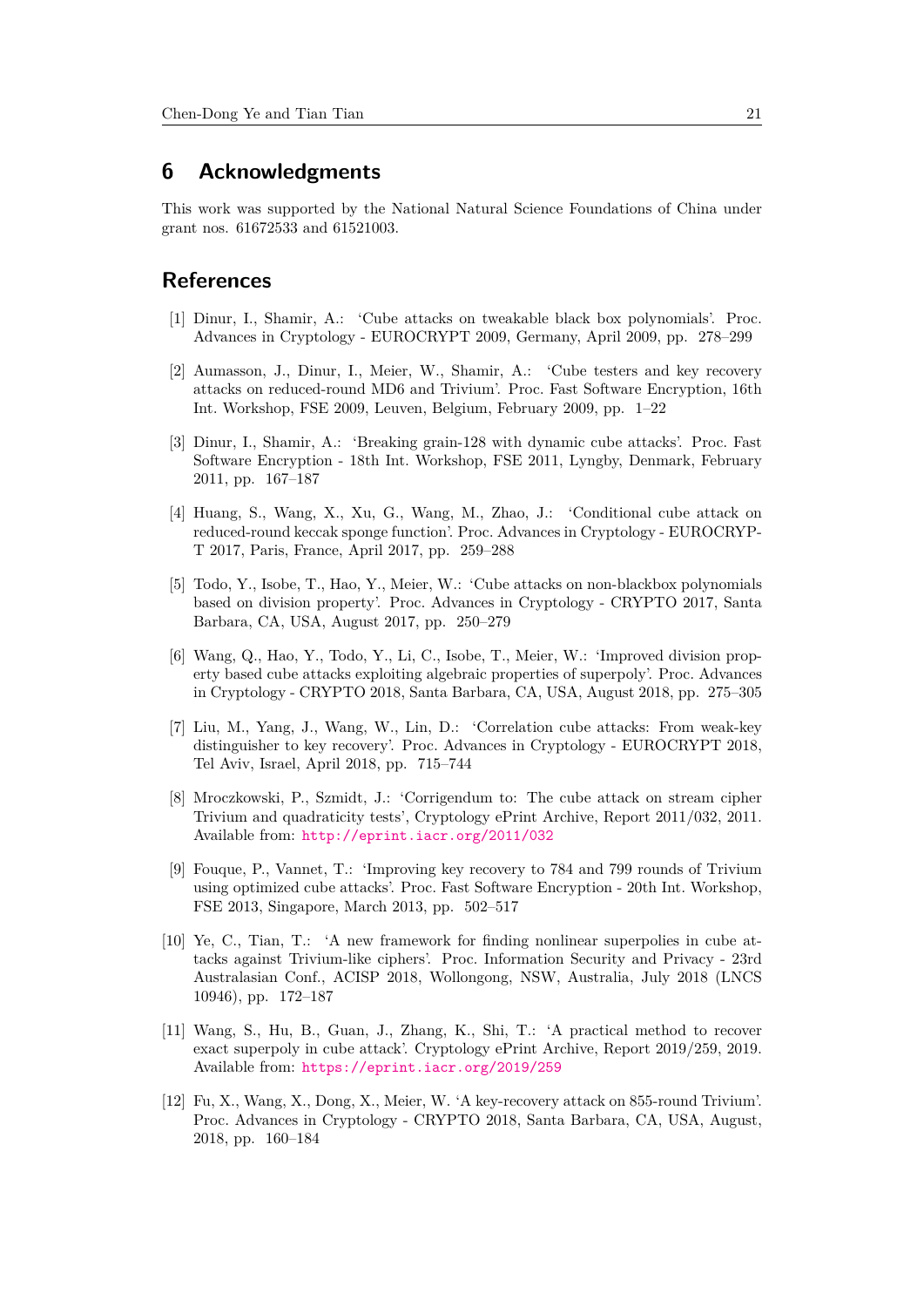- [13] Hao, Y., Jiao, L., Li, C., Meier, W., Todo, Y., Wang, Q.: 'Observations on the dynamic cube attack of 855-round Trivium from Crypto'18'. Cryptology ePrint Archive, Report 2018/972, 2018. Available from: https://eprint.iacr.org/2018/972
- [14] Todo, Y., Isobe, T., Hao, Y., Meier, W.: 'Cube attacks on non-blackbox polynomials based on division property', *IEEE Trans Computers*, 2018, **67**, (12), pp. 1720–1736.
- <span id="page-21-0"></span>[15] Cannière, C.D., Preneel, B.: 'Triviu[m'. In: New Stream Cipher Designs -](https://eprint.iacr.org/2018/972) The eSTREAM Finalists, 2008. pp. 244–266
- <span id="page-21-1"></span>[16] Liu, M.: 'Degree evaluation of NFSR-Based cryptosystems'. Proc. Advances in Cryptology - CRYPTO 2017, Santa Barbara, CA, USA, August 2017, pp. 227–249
- <span id="page-21-2"></span>[17] Fu, X., Wang, X., Chen, J.: 'Determining the nonexistent terms of non-linear multivariate polynomials: How to break Grain-128 more efficiently', Cryptology ePrint Archive, Report 2017/412, 2017. Available from: http://eprint.iacr.org/2017/ 412

# **Appendix**

## **1. [The](http://eprint.iacr.org/2017/412) Optimization For Trivium**

**Algorithm 5** Finding Useful Cubes for Trivium

<span id="page-21-3"></span>**Require:** the set of cube variables  $I$ , the number of initialization rounds  $r$ , the chosen time instance *t* 1: Express  $z_r$  as  $z_r = g_t(s^{(t)})$ ; 2: Calculate  $\text{DEG}_I(s_i^{(t)})$  for  $i \in \{1, 2, ..., 288\}$ ; 3: Calculate  $\text{DEG}_{I}(s_i^{(t)}s_{i+1}^{(t)})$  for  $i \in \{1, 2, ..., 288\} \setminus \{93, 177, 288\};$ 4: **for** each term  $u = s_{i_1}^{(t)} s_{i_2}^{(t)} \cdots s_{i_l}^{(t)}$  of  $g_t$  do 5: Set  $\text{DEG}_I(u) = 0$  and  $j = 1$ ; 6: **while**  $j \leq l$  **do** 7: **if**  $i_j + 1 = i_{j+1}$  and  $j < l$  and  $i_j \notin \{93, 177, 288\}$  then 8: Set  $\text{DEG}_I(u) = \text{DEG}_I(u) + \text{DEG}_I(s_{i_j}^{(t)} s_{i_{j+1}}^{(t)})$ ; 9: Set  $j=j+2$ ; 10: **else** 11: Set  $\text{DEG}_I(u) = \text{DEG}_I(u) + \text{DEG}_I(s_{i_j}^{(t)})$ ; 12: Set  $j=j+1$ ; 13: **end if** 14: **end while** 15: **if**  $\text{DEG}_I(u) > |I|$  then 16: **return** useless; 17: **end if** 18: **end for** 19: **return** useful;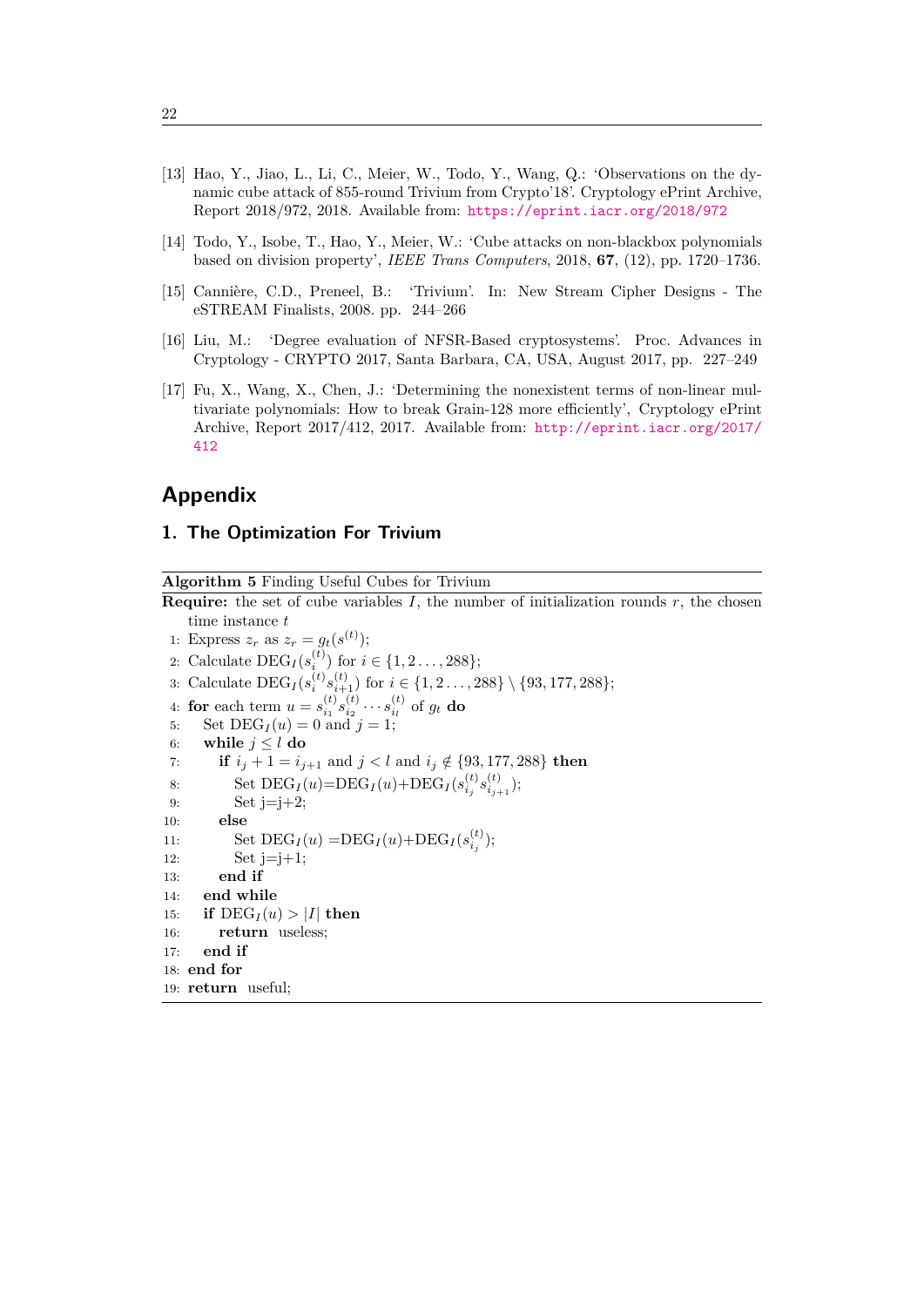#### **Algorithm 6** Recover the Exact ANF of a Useful Cube for Trivium

**Require:** the set of cube variables  $I$ , the number of initialization rounds  $r$ , the chosen time *t* to compute  $g_t$ , the time instant  $t_0$  to compute the ANFs

- 1: Call Algorithm 2, and store the tight terms for *I* of  $g_t$  in the set  $T(I)$ ;
- <span id="page-22-1"></span>2: Compute the ANF of  $s_i^{(t_0)}$  on cube and key variables for  $i \in \{1, 2, \ldots, 288\}$ ;
- 3: Set  $p_I = 0$ ;
- 4: **for** each  $u = s_{i_1}^{(t)} s_{i_2}^{(t)} \cdots s_{i_l}^{(t)} \in T(I)$  $u = s_{i_1}^{(t)} s_{i_2}^{(t)} \cdots s_{i_l}^{(t)} \in T(I)$  $u = s_{i_1}^{(t)} s_{i_2}^{(t)} \cdots s_{i_l}^{(t)} \in T(I)$  do
- 5: Set  $p_I^u = 0$ ;

6: Represent *u* as a polynomial on the internal state bits of  $s^{(t_0)}$ , i.e.,  $u = f_{t_0}^u(s^{(t_0)})$ ;

- 7: **for** each term  $u' = s_{j_1}^{(t_0)} s_{j_2}^{(t_0)} \cdots s_{j_w}^{(t_0)}$  of  $f_{t_0}^u$  do
- 8: Evaluate the degree of  $u'$  using the similar method used in Algorithm 5;
- 9: **if**  $\text{DEG}_I(u') = |I|$  then

10: Set  $Q_{\{s_{j_1}^{(t_0)}, s_{j_2}^{(t_0)}, \ldots, s_{j_w}^{(t_0)}\}} = \textbf{RecoverCoefficient}(u', I);$ 

11: 
$$
\operatorname{Set} p_I^u = p_I^{u^2} \oplus Q_{\{s_{j_1}^{(t_0)}, s_{j_2}^{(t_0)}\}\ldots s_{j_w}^{(t_0)}\};
$$

- 12: **end if**
- 13: **end for**
- 14: Set  $p_I = p_I \oplus p_I^u$ ; 15: **end for**

16: **return** *p<sup>I</sup>* ;

#### **Algorithm 7** Recover the Superpoly of *t<sup>I</sup>* in a Tight Term for Trivium

## 1: **procedure RecoverCoefficient**(*u*,*I*)

- 2: Assume that  $u = s_{j_1}^{(t_0)} s_{j_2}^{(t_0)} \cdots s_{j_w}^{(t_0)};$
- <span id="page-22-0"></span>3: Rewrite *u* as  $u = h_1 h_2 \cdots h_L$ , where  $h_i$  is a single internal state bit or the product of two adjacent internal state bits;
- 4: **for**  $1 \leq i \leq L$  **do**
- 5: Collect and store the maximum degree terms of  $h_i$  in  $MDT[i]$ ;
- 6: Apply the *Reduce* operation to  $MDT[i]$ , and store the reduced terms in  $RMDT[i]$ ;

;

- 7: **end for**
- 8: Figure out all valid combinations;

9: Set 
$$
Q_{\{s_{j_1}^{(t_0)}s_{j_2}^{(t_0)}\cdots s_{j_w}^{(t_0)}\}} = 0;
$$

10: **for** each valid combination  $(t_{i_1}^1, t_{i_2}^2, \ldots, t_{i_L}^L)$  **do** 

11: Recover the corresponding superpoly vector 
$$
(\lambda_{i_1}^1, \lambda_{i_2}^2, \ldots, \lambda_{i_L}^L);
$$

12: Set 
$$
Q_{\{s_{j_1}^{(t_0)}, s_{j_2}^{(t_0)}, \ldots, s_{j_w}^{(t_0)}\}} = Q_{\{s_{j_1}^{(t_0)}, s_{j_2}^{(t_0)}, \ldots, s_{j_w}^{(t_0)}\}} \oplus \prod_{j=1}^L \lambda_{i_j}^j
$$

- 13: **end for**
- 14: **return**  $Q_{\{s_{j_1}^{(t_0)}s_{j_2}^{(t_0)}\cdots s_{j_w}^{(t_0)}\}};$
- 15: **end procedure**

## **2. A Part of Experimental Results for the 837- and 838-round Trivium**